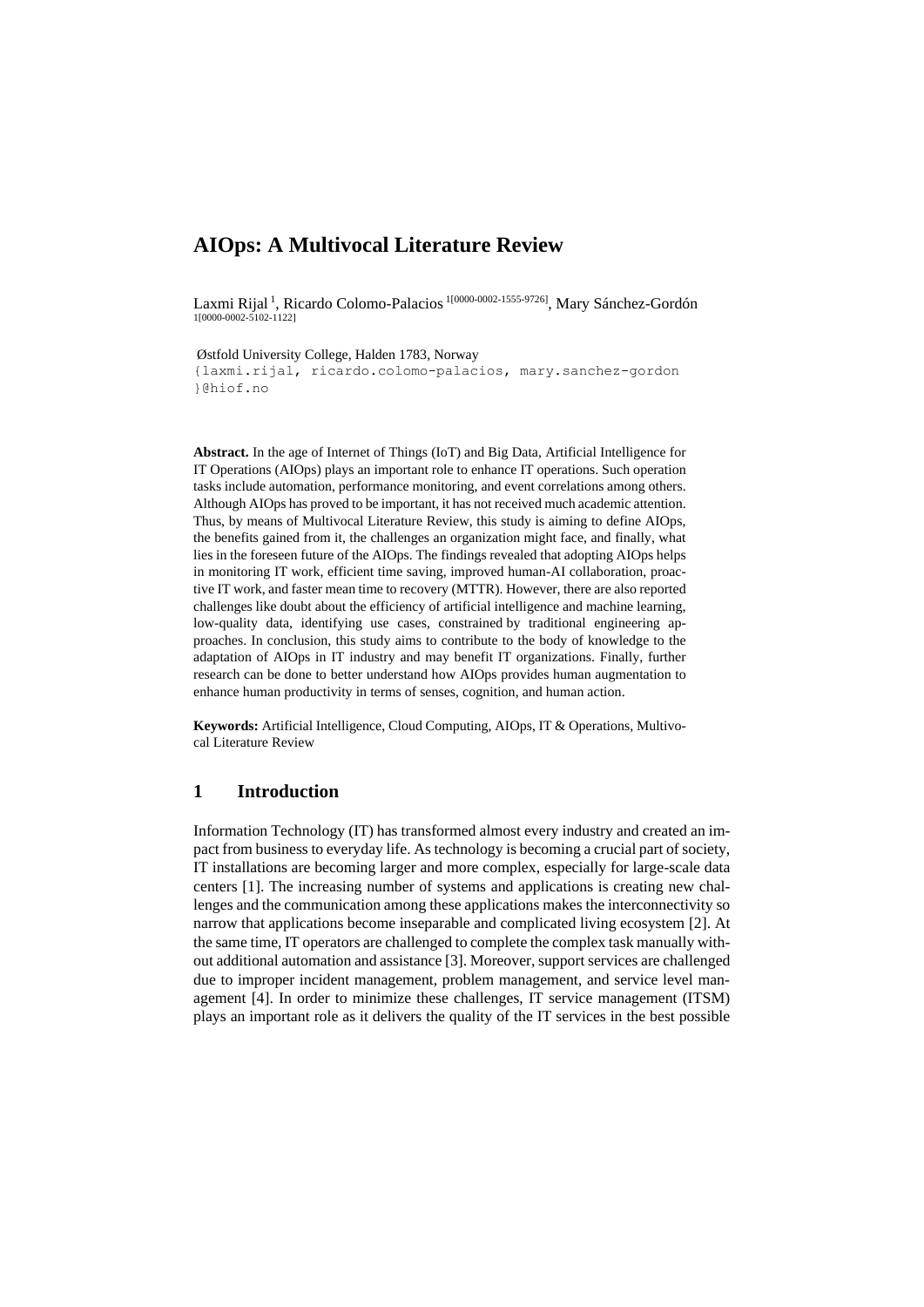way by implementing, managing, and delivering the quality product to meet the business needs [5]. ITSM ensures the proper mix of people, processes, and technology which helps to reduce the risk of losing business opportunities and client trust [5, 6].

In the last years there is a move towards a continuous improvement of ITSM [7] in which, following standards like ITIL or CMMi Service, there is a continuous approach in getting maturity, including personnel aspects as one of the cornerstones of the approach [8]. Other approaches include the implementation of service management offices [9], co-creation approaches [10] or gamification [11], citing some of the current developments. A broad review of the new approaches could be found in the work of Marrone and Hammerle [12]. Traditionally, ITSM facilitates cost savings, reduced occurrences of incidents, and increased customer satisfaction [6]. However, the shift to multi-cloud environments, DevOps, microservices architectures, and rapid data growth are increasing IT complexity [13] that IT operators are increasingly unable to deal with [14]. Thus, it has become clear that the IT business itself needs a digital transformation to cope with the increasing operational uncertainty and its costs [3, 14]. This digital transformation must be constructed upon, among other factors, artificial intelligence.

Given the growing interest and investment in this process, Gartner introduced the concept of Algorithmic IT Operations back in 2016. Later on, it was changed to Artificial Intelligence for IT operations (AIOps) based on public opinion [15]. AIOps explores the use of Artificial Intelligence (AI) to control and optimize IT services [3]. It uses Big data, machine learning, and other advanced computational tools to develop IT operations directly and indirectly [16]. Moreover, it provides strategic insights and suggestions to minimize errors, boost mean time to recovery (MTTR), and effectively distribute computing resources [14, 17–19] in the look for lowering also personnel costs [20], an aspect crucial for modern IT [21].

Besides, AIOps has started getting more industry attention in literature as well as in research [14, 22]. So far, this specific branch of the IT industry is seeing massive growth, as new products, open-source projects, and service provider companies are emerging. In fact, Gartner predicts that 40% of the large business will combine machine learning and big data to replace legacy services by 2022, however, only 5% were using it by 2018 [15]. Tools in the AIOps panorama include AppDynamics, BigPanda, SL1, Instana, Dynatrace, Moogsoft, PagerDuty, SysTrack, Optanix, DataDog or Splunk, naming just some of the most important tools available in the market early 2021 [23].

Despite of the importance of AIOps, to the best of our knowledge, there is a lack of work devoted to review and provide insights on the use of AI for IT Operations. Therefore, this study aims to identify the definition of AIOps, its benefits and opportunities as well as its challenges by conducting a multivocal literature review (MLR). The search string is applied to two databases (Google Scholar and Google Search). In fact, no prior literature review on AIOps, with the same objective as the one proposed in this study is available. However, there is a systematic mapping study conducted by Notaro et al., [3] to identify the past research in AIOps. These authors considered data-driven approaches based on ML and data mining for searching for and identifying relevant studies. They performed the searches in 3 database libraries (IEEE Xplore, ACM Digital Library, and arXiv). The result of the study is a taxonomy in which the majority of papers is associated with failure-related tasks (62%), i.e. anomaly detection and root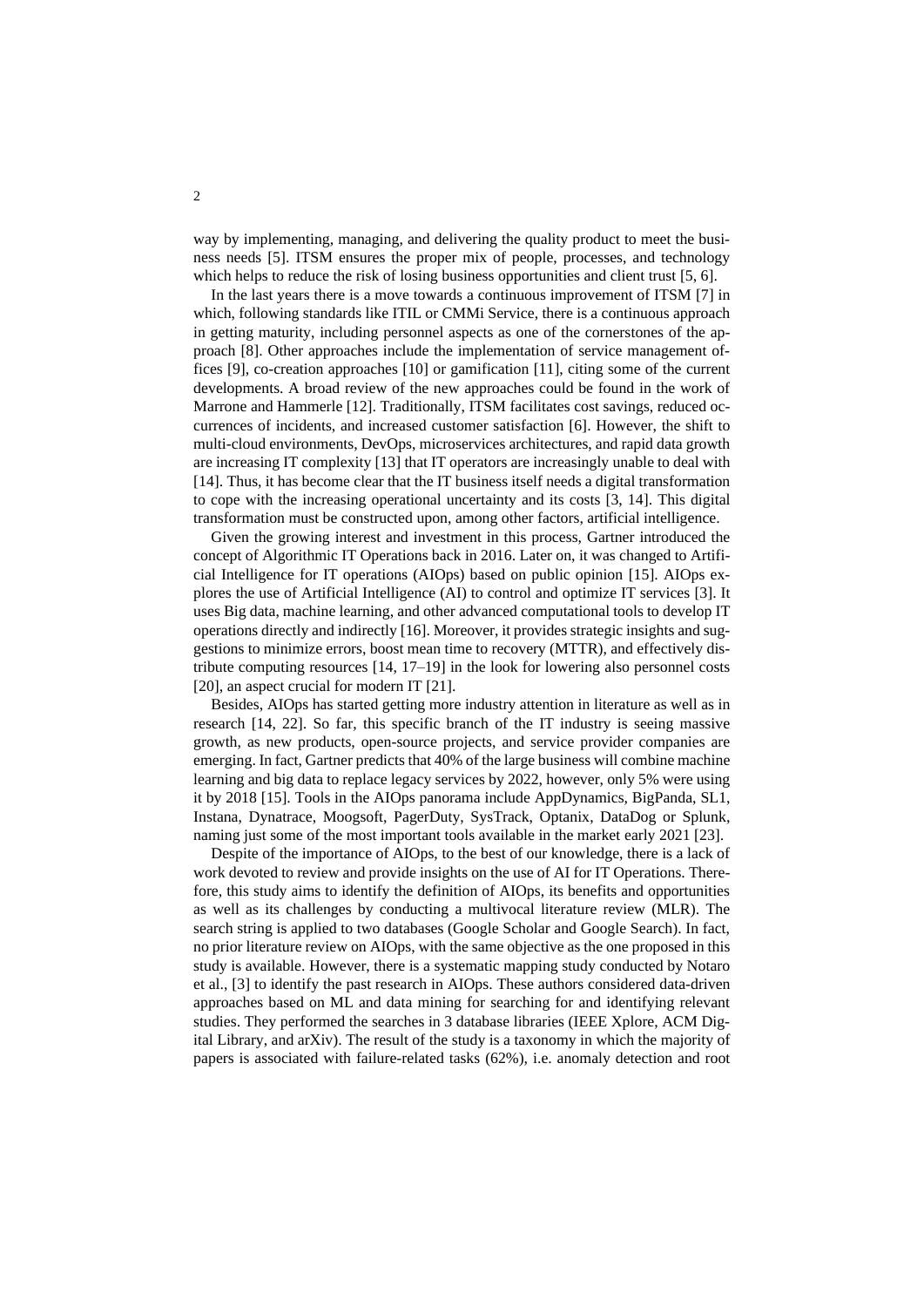cause analysis. Our work will complement the work performed by these authors adding also insights from grey literature as well as more recent works on the topic.

The paper is organized as follows. The next section presents the background about AI and AIOps. Section 3 presents the research methodology including research questions and the data collection procedure. Section 4 presents results of the research questions and the limitation of the study. Finally, the conclusions and future work are presented in Section 5.

# **2 Background**

#### **2.1 Artificial Intelligence**

Nilsson et al. [24] define Artificial Intelligence (AI) as *"that activity devoted to making machines intelligent…[where] intelligence is that quality that enables an entity to function correctly and with foresight in its environment*".

AI is not relatively a new term [25]. The concept of modern-day AI was created in 1955, by Mr. John McCarthy along with Marvin Minsky, Nathan Rochester, and Claude Shannon in a conference at Dartmouth by submitting a proposal named 'A proposal for the Artificial Intelligence Summer Research Project in Dartmouth' [26]. Although AI was introduced back then, currently the discipline has gained momentum both in popularity and real repercussion. Over time, AI is making some impact in society and it is often associated with the term "Machine Learning" (ML) or "deep learning" [25, 27].

AI is the blend of various advanced technologies having the capabilities of replicating and/or improving different human tasks and cognitive capabilities such as image and speech recognition, planning, and learning [28]. More precisely, AI is a technological domain with core components such as Machine Learning (ML), Deep Learning, Natural Language Processing (NLP) platforms, predictive Application Programming Interfaces (APIs), and image and speech recognition tools [29]. More importantly, the reason electronic devices and machines are assumed to be crossing the boundaries is due to the blend of technologies, knowledge, and materials. In fact, most groundbreaking elements lie in the AI-equipped machines to change their actions and alter their objective based on the previous experience as well as in response to changing environment [30, 31].

While AI has become an integral part of common applications, a study by McKinsey Global Institute predicts that the use of AI in industries will result in a USD 13 trillion global value-added contribution by 2030 [32]. In addition, The International Data Corporation (IDC) predicts that global spending on AI and ML will be double, rising from \$50.1 billion in 2020 to over \$110 billion by 2024 [33]. Thus, this trend also should be addressed seriously which might also have a direct or indirect impact on AIOps.

#### **2.2 Artificial Intelligence for IT operations (AIOps)**

As mentioned earlier, AIOps is the combination of Artificial Intelligence for IT operations. In particular, Gartner states that "*AIOps platforms utilize big data, modern ma-*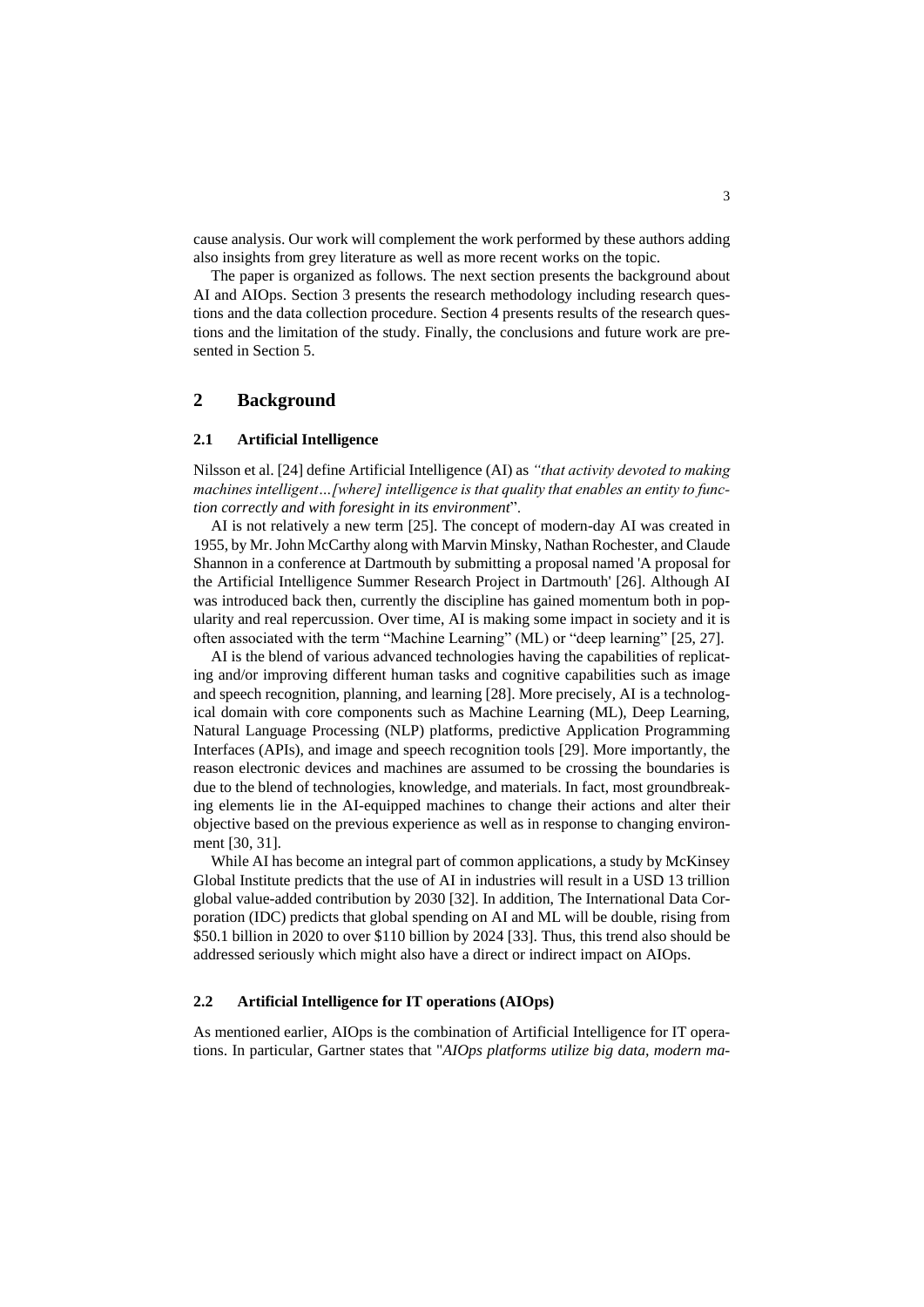*chine learning and other advanced analytics technologies to directly and indirectly enhance IT operations (monitoring, automation and service desk) functions with proactive, personal and dynamic insight. AIOps platforms enable the concurrent use of multiple data sources, data collection methods, analytical (real-time and deep) technologies, and presentation technologies.*" [34].

AIOps evolved from the need to monitor and analyze the activities performed in an IT environment (both hardware and software), such as processor use, application response times, API usage statistics, and memory loads [18]. AIOps offers the information needed to filter out the info required for faster and safer decisions with intelligent data correlation and dynamic pattern analysis, techniques that are not possible by means of classic methods [22].

In recent years, AIOps has evolved and now it offers a wide variety of tools for different applications from resource and complexity management to task scheduling, anomaly detection, and recovery [22, 35, 36]. Besides, OpsRamp [37] conducted a survey named "The OpsRamp State of AIOps Report" of 200 IT managers throughout the United States to understand their experience with AIOps. The result of the study showed that 85% of responses were for automating the tedious tasks, followed by, 80% suppression/de-duplication/correlation of alerts, and 77% reduction in open incident tickets. In fact, a study by [Digital Enterprise Journal](https://www.dej.cognanta.com/2020/05/04/the-aiops-maturity-research-study-key-findings/) shows that, since 2018, there has been an 83% increase in the number of companies implementing or looking to deploy AIOps capabilities in their IT operations [38].

## **3 Research Methodology**

To address the goal of this study, a Multivocal Literature Review (MLR) was conducted based on the guideline provided by [39]. A MLR is a form of systematic literature review that allows us to include primary, secondary as well as grey literature (e.g., blog posts, videos, and white papers) [39]. Such an approach is gaining interest in academic literature [39] and it diminishes the gap by combining the knowledge of the state of arts and practice. As a result of its usefulness, there are many recent studies in computing at large including aspects on microservices [40], function as a service [41] or software as a service [42], mentioning just some of the most recent publications.

In what follows, a brief description of the research procedure is presented including a description of the three research questions for this study and an explanation of the search strategy adopting, mentioning and discussing aspects on data sources, search string used, search process and search execution.

### <span id="page-3-0"></span>**3.1 Research Questions**

The goal of this MLR is to get a state of the art and practice related to AIOps by defining AIOps, the benefits gained from it, and the challenges organizations adopting AIOps might face. Based on the above goal, three research questions (RQs) are formulated:

RQ1: How does the literature define AIOps?

RQ2: What are the reported benefits of AIOps?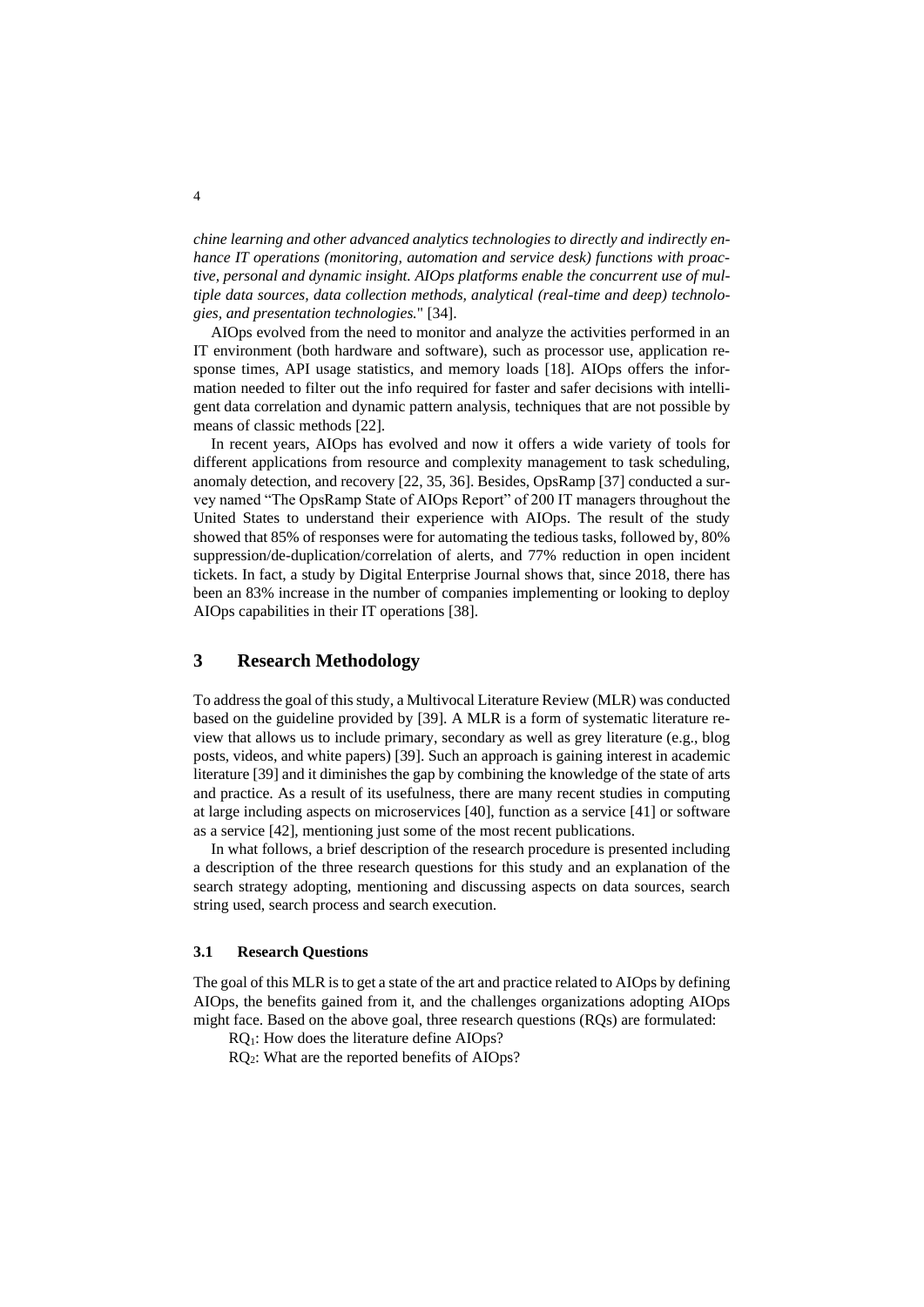RQ3: What are the reported challenges of AIOps?

### **3.2 Search Strategy**

The scope of this step is to characterize the search and evaluation strategy for identifying the primary studies. This allows a thorough search of the available literature needed to answer the proposed research questions. **[Fig. 1](#page-4-0)** depicts an overview of the process.



Fig. 1. Overview of the search process.

<span id="page-4-0"></span>**Data source.** To conduct a literature review, data on AIOps were collected by using two search engines: Google Scholar [\(http://scholar.google.com/\)](http://scholar.google.com/) and Google Search (http://www.google.com/). For this study, both engines were estimated to be adequate since they cover all major publishing venues (i.e., IEEE, ScienceDirect, Springer, ACM or Wiley). Google Scholar was used to collecting the scientific literature while grey literature was collected using Google Search.

Search term. The search string is constructed in order to retrieve the most relevant literature on AIOps. As AIOps is relatively a new term, "AIOps" was identified as the search string to have the broader scope of the results and to answer the aforementioned research questions.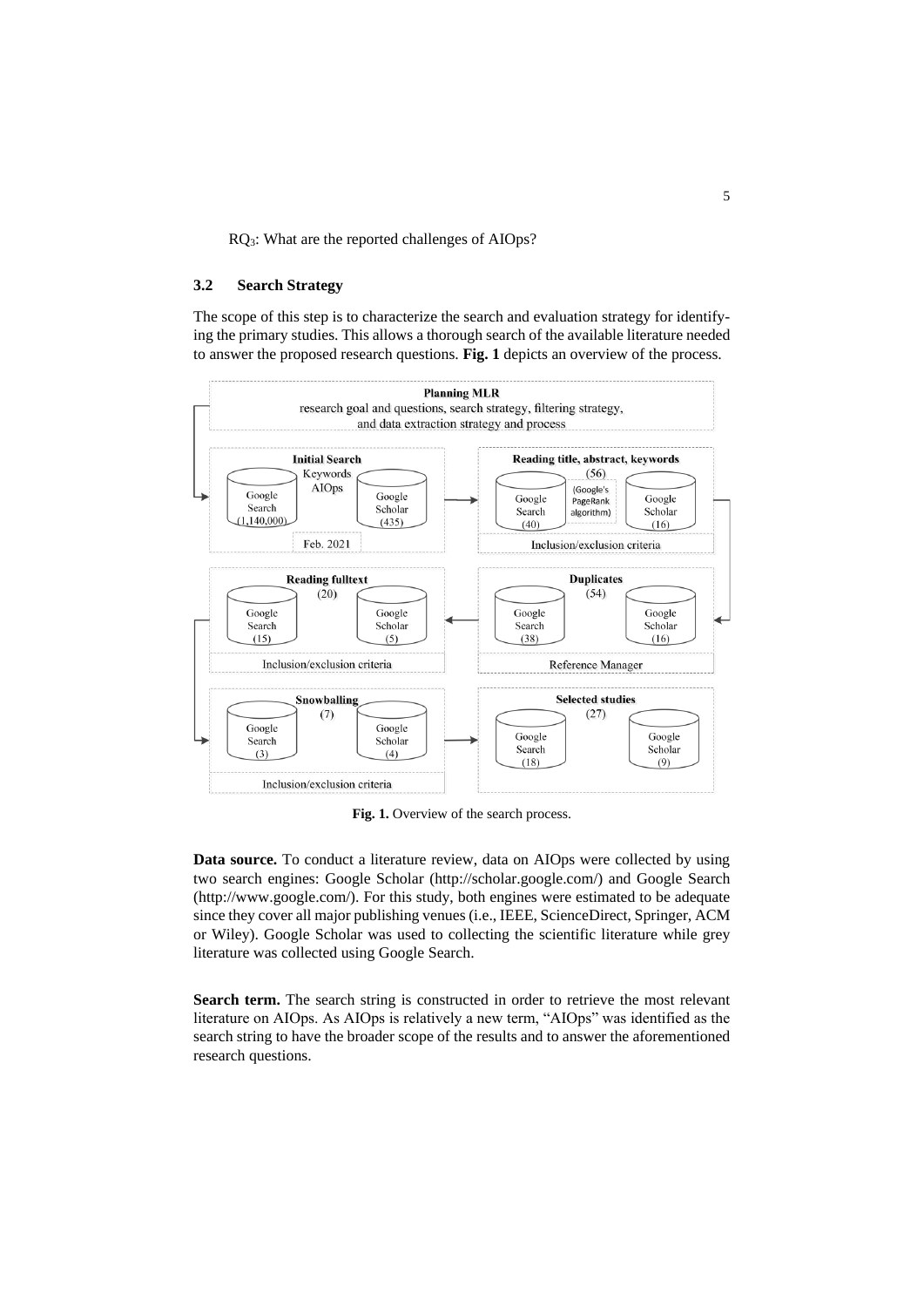**Search process.** The search process allows us to select primary studies from the scientific literature (Google Scholar). The process is comprised of four phases that follow a test-retest approach to reduce bias in the selection process. The same process was also conducted to identify grey literature on Google Search. The four phases are as follows:

*Phase 1. Initial search.* The search string was applied to the search engines in order to identify the literature related to topic under review. Searches are limited to title, abstract, and keywords. In terms of timeline, our study was conducted in February 2021, and thus we included the papers published until that time.

*Phase 2. Remove duplicates.* Studies identified during phase one of the selection process will be checked in order to remove the duplicates. If duplication is identified, papers providing detailed information such as an abstract or the full text of the paper, complete references of the publication will be selected.

*Phase 3. First selection process.* Studies selected in phase two will be evaluated with inclusion and exclusion criteria. In this phase, the title and abstract of each paper will be reviewed. If the papers are out of inclusion criteria papers will be completely discarded however if the papers fall under inclusion criteria, papers will be selected for the next phase.

*Phase 4. Second selection process.* Studies selected during phase three will be reviewed thoroughly. This stage will be done to ensure that publication contains the relevant information for the study under review. This approach helps in omitting irrelevant literature.

**Search criteria.** The search criteria aim at identifying those studies that provided direct empirical evidence about our research questions. In order to narrow down the initial search results, a general set of inclusion and exclusion criteria were established (see **[Table 1](#page-6-0)**).

**Search execution.** The search procedure was carried out using the method described above. However, it is worth mentioning that search space was restricted using the relevance ranking approach (e.g., Google's PageRank algorithm) while using Google Search. In this case, the above search string was applied to the Google Search and returned 1,140,000 results. However, after observation, it is found that only the first few pages were relevant for the study. Therefore, in this work authors adopted an approach to proceed further only if needed as proposed in [43]. In other words,  $(n+1)$ <sup>th</sup> page was checked only if the result on  $n<sup>th</sup>$  page was found relevant. In Google Scholar, the same search string was applied and returned 435 results. In this case, all papers retrieved from Google Scholar were reviewed by researchers.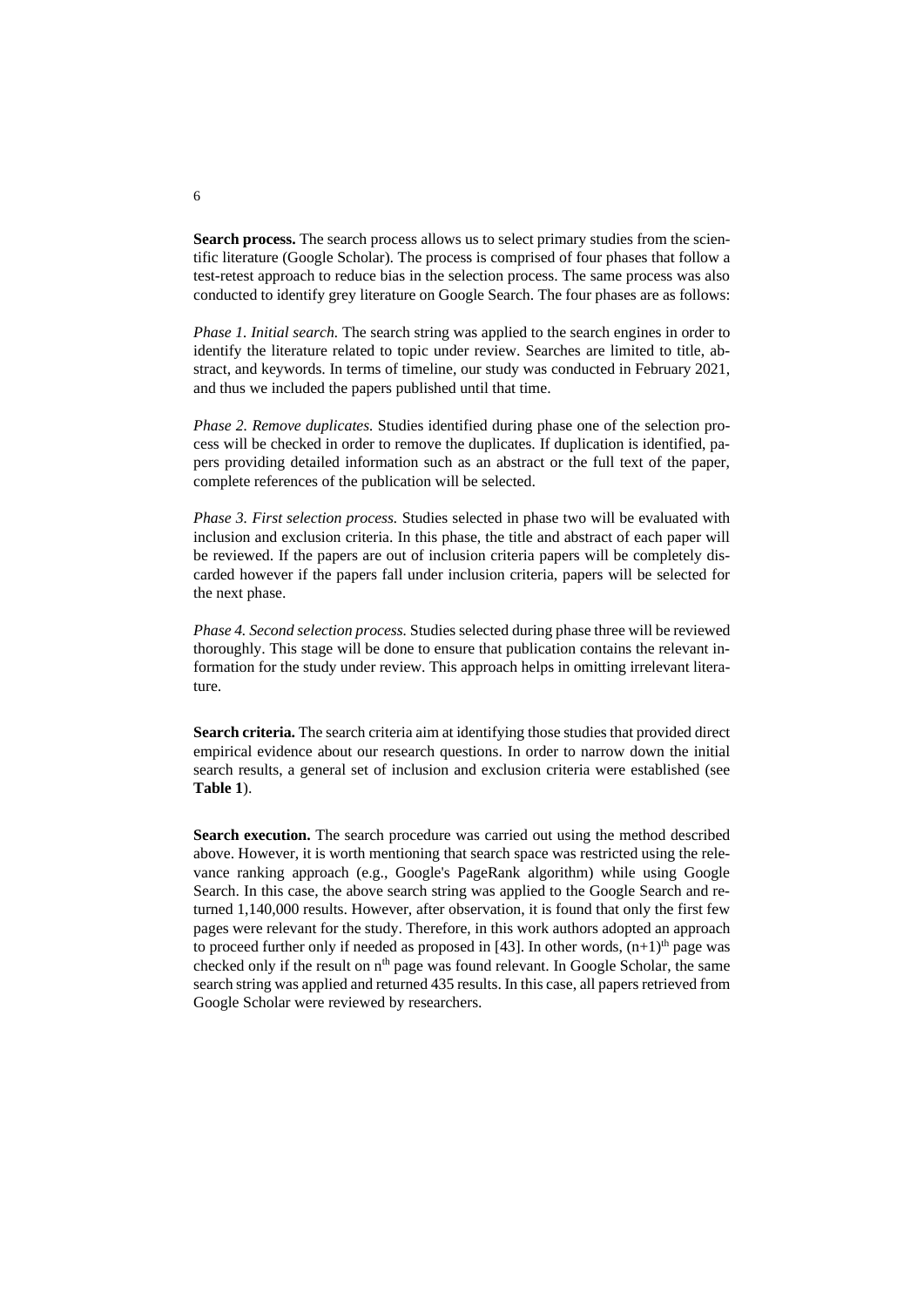**Table 1.** Summary of inclusion/exclusion criteria.

<span id="page-6-0"></span>

| <b>Inclusion criteria</b>                     | <b>Exclusion criteria</b>             |
|-----------------------------------------------|---------------------------------------|
| Studies discuss the concept of AIOps.         | Studies are not relevant to AIOps.    |
| Studies that highlighted benefits of AIOps.   | Studies are inaccessible.             |
| Studies that highlighted challenges of AIOps. | Studies contained a summary only.     |
| Studies written in English language.          | Studies that are duplicated/repeated. |

**[Fig. 1](#page-4-0)** shows a summary of the search results. First, the search strings were applied in Google Scholar and Google Search. The initial results include 1,140435 results (Google Scholar returned 435 results and Google Search returned 1,140,000). In the first phase, 1140387 results were excluded after reviewing the title, keywords, and abstract. And this resulted in 56 articles, in Phase 2, all the duplicate papers were removed, which left 54 papers. Then, those papers were checked with inclusion/exclusion criteria again and the total papers were 31. Afterward, full texts were analyzed, and 20 studies were selected. Finally, a snowballing approach was carried out and 7 papers were selected. **[Table 2](#page-6-1)** shows the papers selected from full reading (20) and snowballing (7) approaches.

**Table 2.** Paper selected from full reading and snowballing.

<span id="page-6-1"></span>

|                                            | <b>Google Search</b> |              |  | <b>Google Scholar</b> | <b>Total</b> |
|--------------------------------------------|----------------------|--------------|--|-----------------------|--------------|
| <b>Full Reading</b><br>$[18, 34, 44 - 56]$ |                      |              |  | [1, 3, 14, 22, 57]    | 20           |
| Snowballing                                |                      | [37, 58, 59] |  | [60–631               |              |

All 27 papers were sorted in a reference manager tool, namely Zotero. To ensure the inclusion of all relevant papers, forward and backward snowballing approach was used as recommended by MLR guidelines, on the set of sources already in the pool. Forward snowballing is identifying articles that have cited the articles found in the search and backward snowballing is identifying articles from the reference lists.

All the selected sources were used to answer the three research questions listed in Section [3.1.](#page-3-0) **[Table 3](#page-6-2)** presents the search results according to the research questions and the search engines. First column presents RQs, second and third, presents the number of papers collected from Google Scholar and Google Search to answer the specific research question. Based on the select studies, it is observed that 8 out of 27 (30%) sources are related to challenges while 16 (60%) are related to benefits. Therefore, the selected sources reported more challenges than benefits in the AIOps scope.

**Table 3.** Sources and their relevance to research questions.

<span id="page-6-2"></span>

| <b>ROs</b><br><b>Google Scholar</b> |  |                      | <b>Google Search</b> |                            |
|-------------------------------------|--|----------------------|----------------------|----------------------------|
| $RO1$ (Definition)                  |  |                      |                      | 18, 44, 45, 58]            |
| $RO2$ (Benefits)                    |  | 1, 3, 14, 60, 61, 63 |                      | 18, 34, 46–50, 56, 58, 59] |
| $RO3$ (Challenges)                  |  | 22,621               | h                    | . 51–551                   |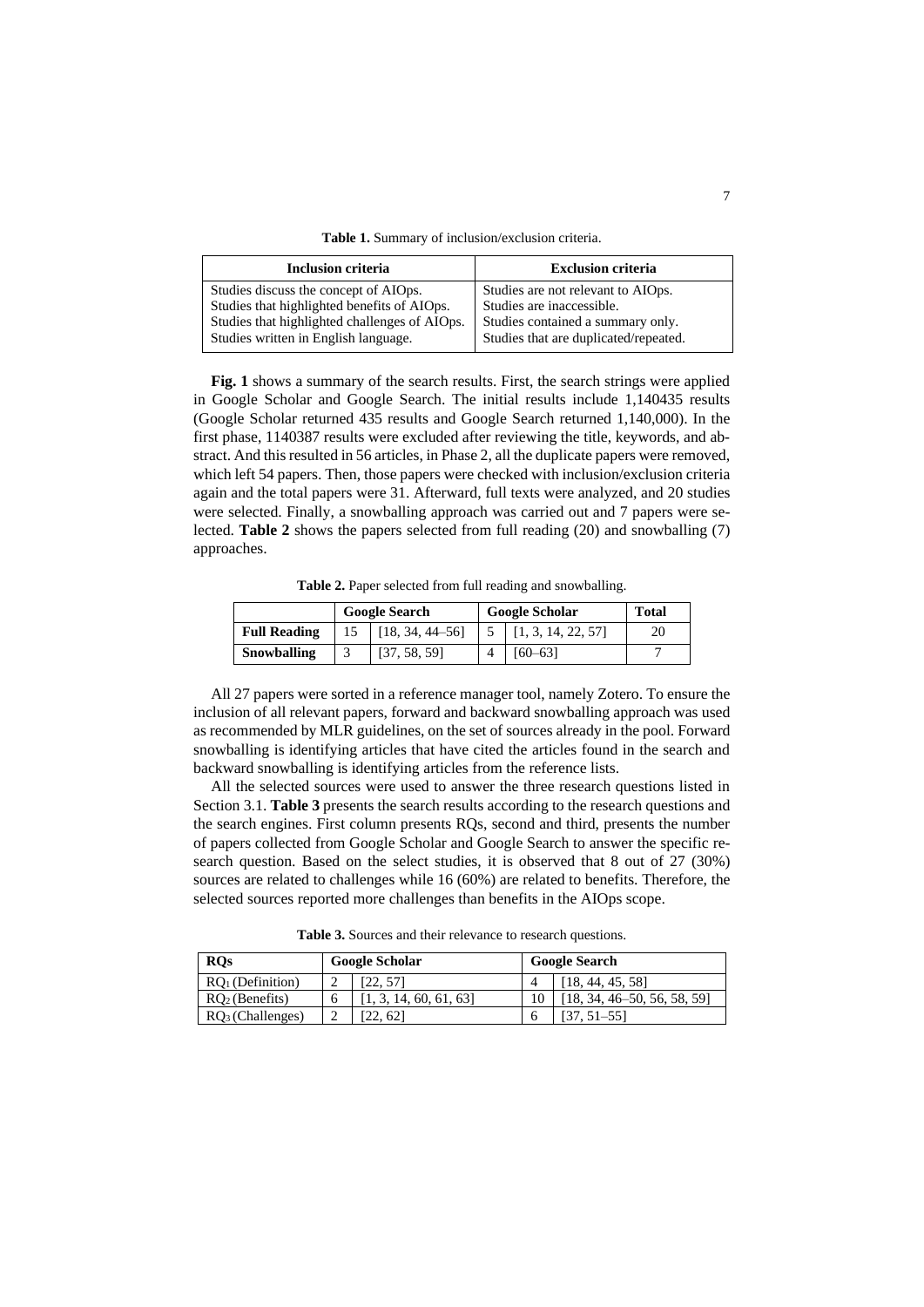# **4 Results**

In the following sections, the results of the MLR with regards to the RQs, limitation and trends of the study are presented. The results of the search process are analyzed taking into account the selected sources retrieved from both the grey and formally published literature and the RQs formulated.

### **4.1 Trends**

As mentioned above, a total of 27 sources are included in this MLR (see the bibliographic details in appendix A). To visually see the growth of the field (AIOPs), we report next a summary on the trends in the final pool of sources, based on two aspects: number of sources by source type and number of sources per year (growth of attention in this area) by literature type (formally published versus grey literature).

[Fig. 2](#page-7-0) shows the number of sources by source type in each of the two categories: formally-published versus grey literature. In the formally-published literature category, there were 6 conference paper followed by 2 journal papers and 1 book chapter. In the grey literature category, there were 10 blog post and 8 web pages. It is not surprising that the grey literature in this area has surpassed the formally published literature due to the contextual fact that the AIOps term and discussions have their origins in industry.



**Fig. 2.** Number of sources by year.

<span id="page-7-0"></span>**[Fig. 3](#page-8-0)** shows the cumulative number of sources per year. As one can see, sources in both literature categories have been on a steady increasing trend from 2017 to 2020. However, there is a group of web pages (4 out of 27 sources) in which their year of publication is not available  $(N/A)$  while there is one web page in 2021. The formally published literature in this area seems to start around year 2019, denoting the increasing attention of scholars on this important topic.

8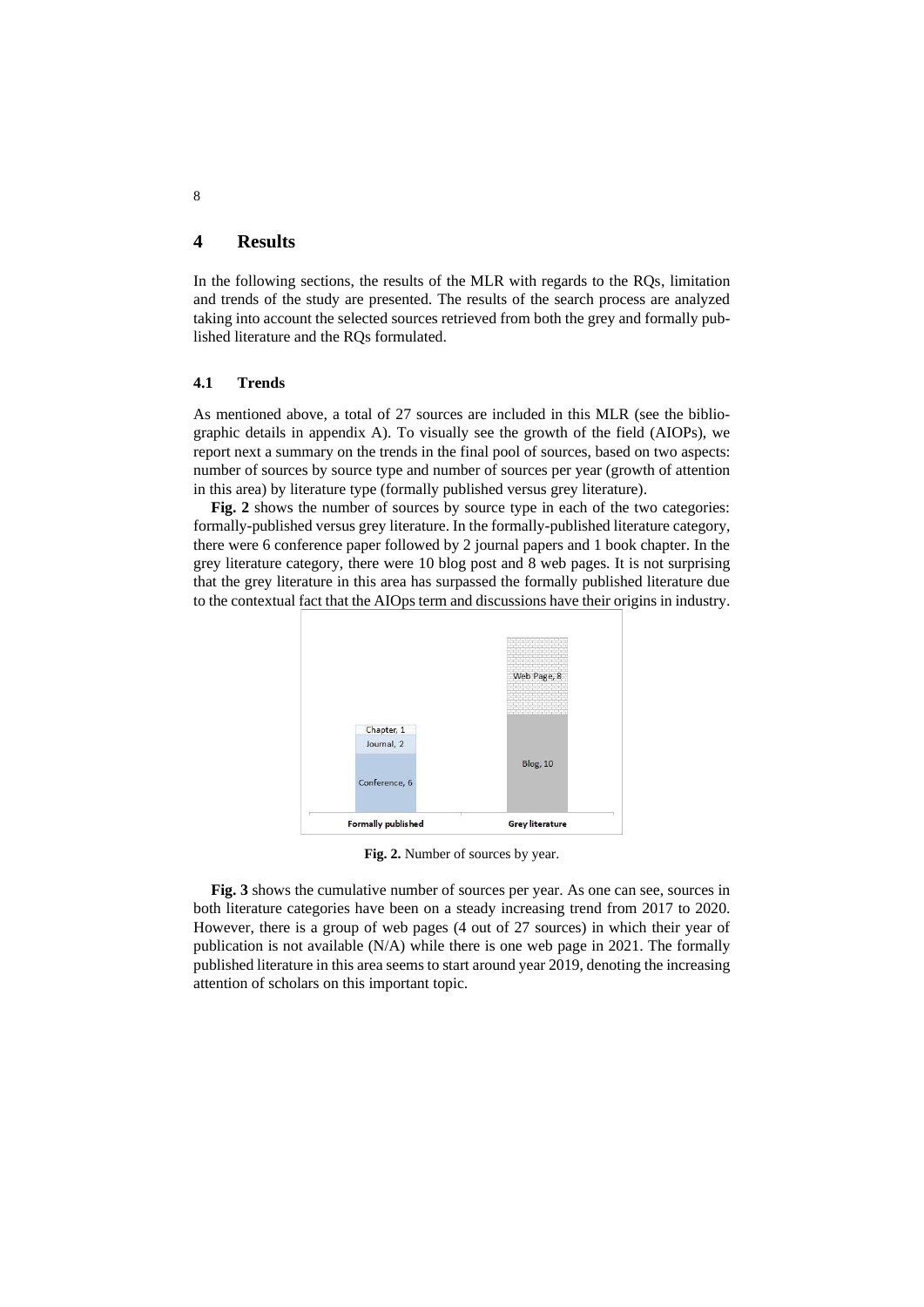

**Fig. 3.** Cumulative number of sources by year (No Available, N/A).

<span id="page-8-0"></span>Before analyzing the paper, we got an overview of the topics covered in the sources according to their titles. Word clouds are a suitable tool for this purpose. **[Fig. 4](#page-8-1)** shows a word cloud of all sources (we used the online tool https://www.wordclouds.com/).



**Fig. 4.** Overview of topics shown by the word cloud of all source titles.

<span id="page-8-1"></span>Finally, [Fig. 5](#page-9-0) shows an overview of the results as observed in the selected studies. Businesses are turning to AI, ML or Big data for IT operations (AIOps). As one can see, there are a set of benefits (see section 4.3) and challenges (see section 4.4) related to AIOps. In fact, previous research identified AIOps contributions in failure management and resource provisioning [3]. The first one is related to how to deal with undesired behavior in the delivery of IT services while second one is about allocation of energetic, computational, storage and time resources for the optimal delivery of IT services.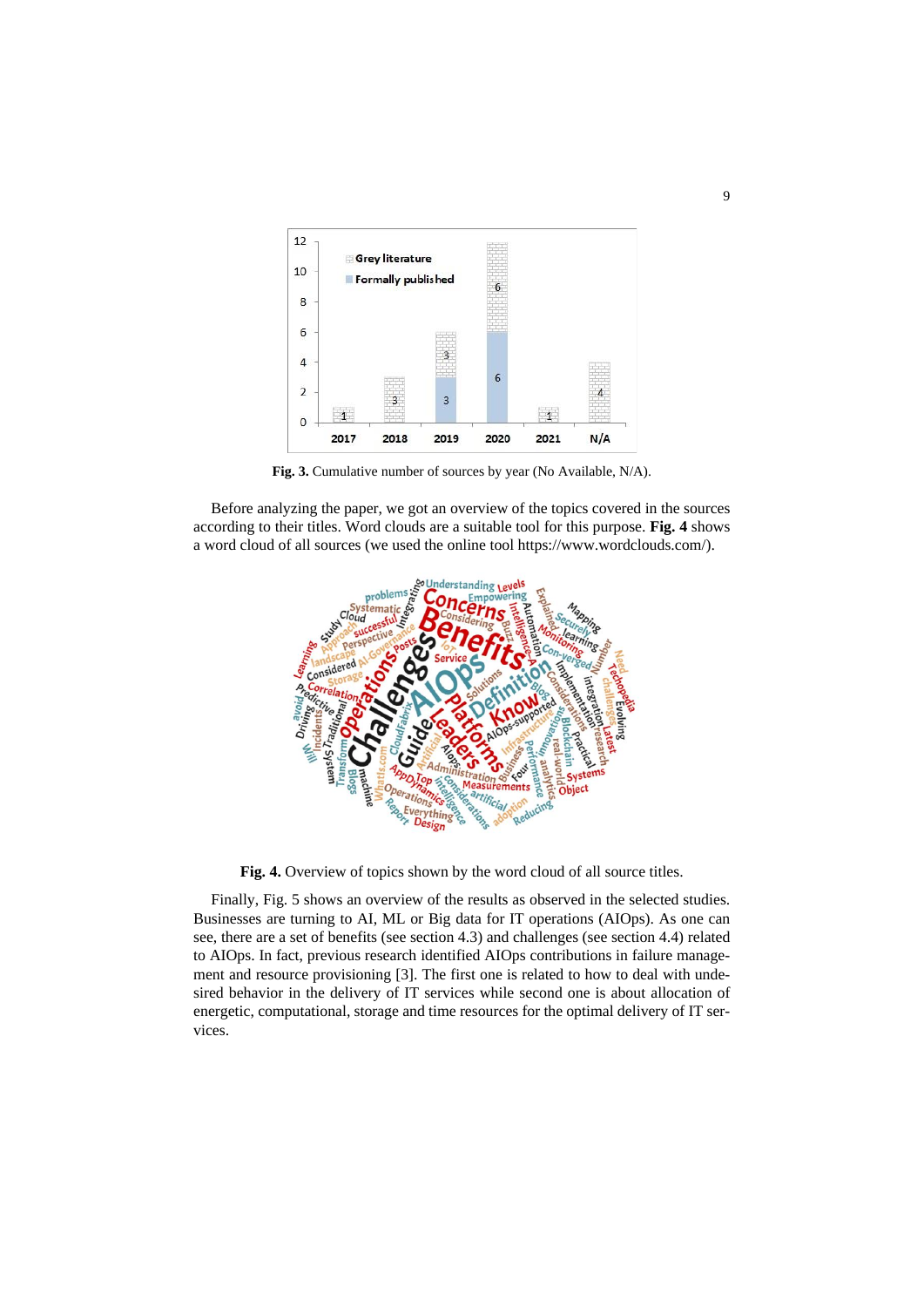

**Fig. 5.** Overview of the results as observed in the selected studies.

### <span id="page-9-0"></span>**4.2 Definition of AIOps (RQ1)**

Although there is still not a generally accepted definition of AIOps, in order to answer this question, 6 papers were selected of which two are scientific literature and the remaining 4 are grey literature. The scientific literature [22] highlights that AIOps seeks to empower software and service engineers to use AI and ML techniques to develop software and services that are easy to handle in an accessible and productive way. On the other hand, the grey literature defined AIOps as a new approach for automating and enhancing IT operations through ML and analytics in order to identify and respond to IT operational issues in real-time [18, 45, 58]. According to [57], a leading company in Cambridge Massachusetts named Forrester has defined AIOps as follows:

*"AIOps primarily focuses on applying machine learning algorithms to create selflearning— and potentially self-healing—applications and infrastructure. A key to analytics, especially predictive analytics, is knowing what insights you're after."* 

Similarly, techopedia dictionary defines [44]:

*"AIOps is a methodology that is on the frontier of enterprise IT operations. AIOps automates various aspects of IT and utilizes the power of artificial intelligence to create self-learning programs that help revolutionize IT services."*

### **4.3 Benefits of AIOps (RQ2)**

AIOps is relatively young and far from a mature technology, even so, it already has reported some potential benefits. To answer this question, 16 papers were selected, 6 are scientific literature while the remaining 10 are grey literature. The right side of **[Fig.](#page-9-0)**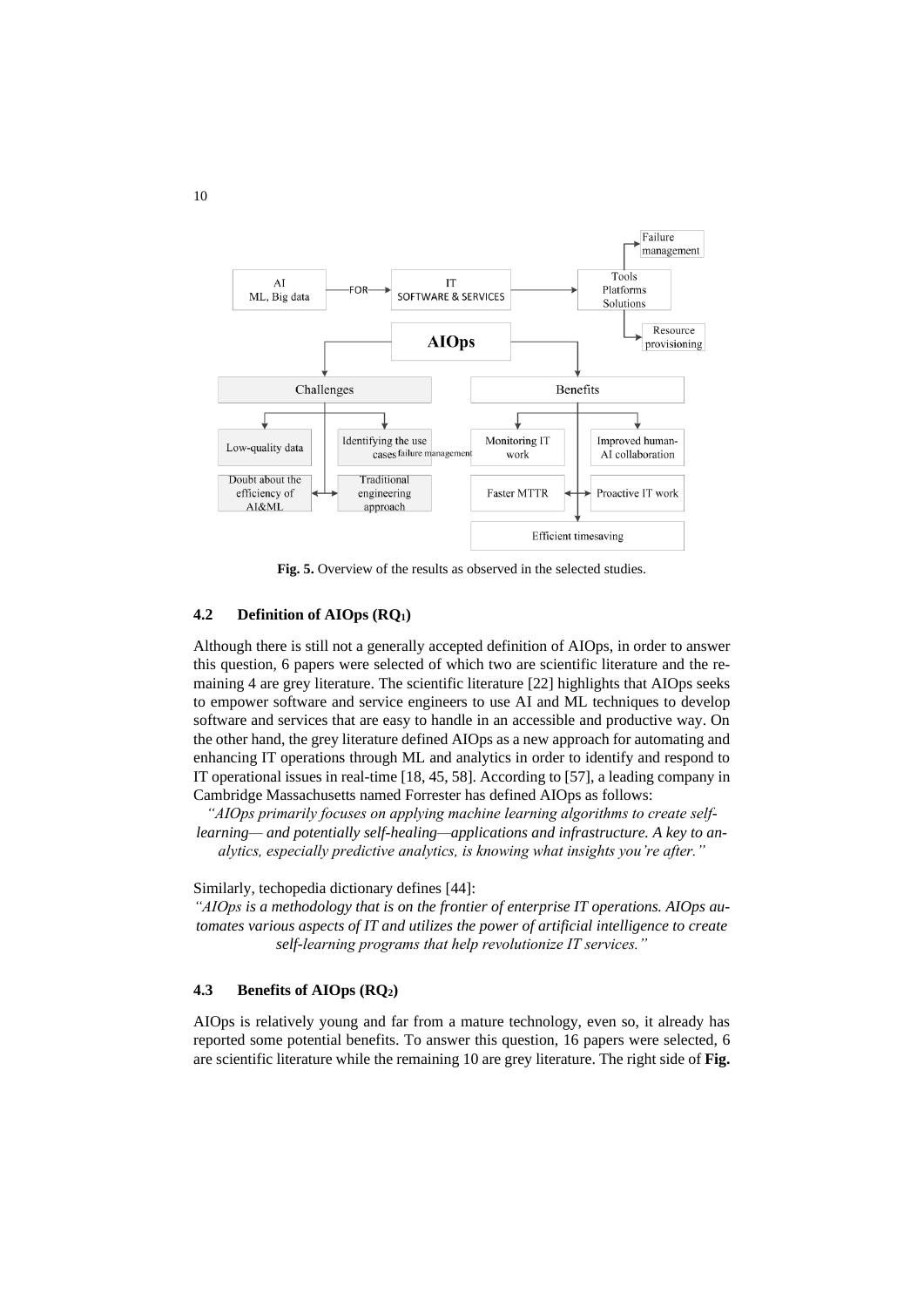**[5](#page-9-0)** shows the identified benefits grouped in 5 categories: i) Monitoring IT work, ii) Efficient time saving, iii) Improved human-AI collaboration, iv) Proactive IT work, and v) Faster MTTR.

**Monitoring IT work.** AIOps solutions monitor and analyze the activities performed in an IT environment (both hardware and software), e.g. processor use, application response times, API usage statistics, and memory loads [18, 61]. These analytics and ML capabilities allow AIOps to perform powerful root cause analysis that speeds up troubleshooting and solution to difficult and unusual problems [47, 59] e.g., if the workload traffic exceeded a normal threshold by a certain percentage, the AIOps platform could add resources to the workload or migrate it to another system or environment much like a human admin does [56].

**Efficient timesaving.** When AIOps platforms are set up properly the time and effort of IT professionals can be spent on more productive tasks in their jobs [1, 34, 47]. Meaning, less time to spend with routine request and system monitoring every day [14, 46]. Therefore, IT teams can work on innovative tasks to add value to the business [50, 61].

**Improved human-AI collaboration.** Collaboration and workflow activities between IT teams and other business units can be enhanced by AIOps [14, 49]. Given that AIOps learns from the input data, they can automate the process requiring less human effort. In this sense, customized reports and dashboards can help teams to understand their tasks and requirements faster and better, and to communicate with others without having to understand the complexity of the various areas in detail [18, 60]. Moreover, the IT operations team can focus on tasks with greater strategic value to the business [60]. As an example, if AI teams get specific alerts to meet the service level threshold instead of being loaded with an alert from the various environment, IT teams can respond to them more quickly and possibly stops the slowdown and outages of the services with less effort [18].

**Proactive IT work.** AIOps reduces the operational burden of IT systems and facilities with constructive actionable dynamic insight by utilizing big data, machine learning, and other advanced analytics technologies to boost IT operations [47, 58]. This means that AIOps platforms can provide predictive warnings that allow potential issues to be solved by IT teams before they lead to slow-downs or outages. In fact, a survey from 6000 global IT leaders about AIOps revealed that 74% of the IT professionals want to use proactive monitoring and analytics tools [48]. However, 42% of them are still using monitoring and analytics tools reactively to detect and fix technological challenges and issues.

**Faster MTTR.** MTTR is the average time taken to resolve an outage and restore service to end-users. AIOps assists the IT operators in finding the root causes and assist in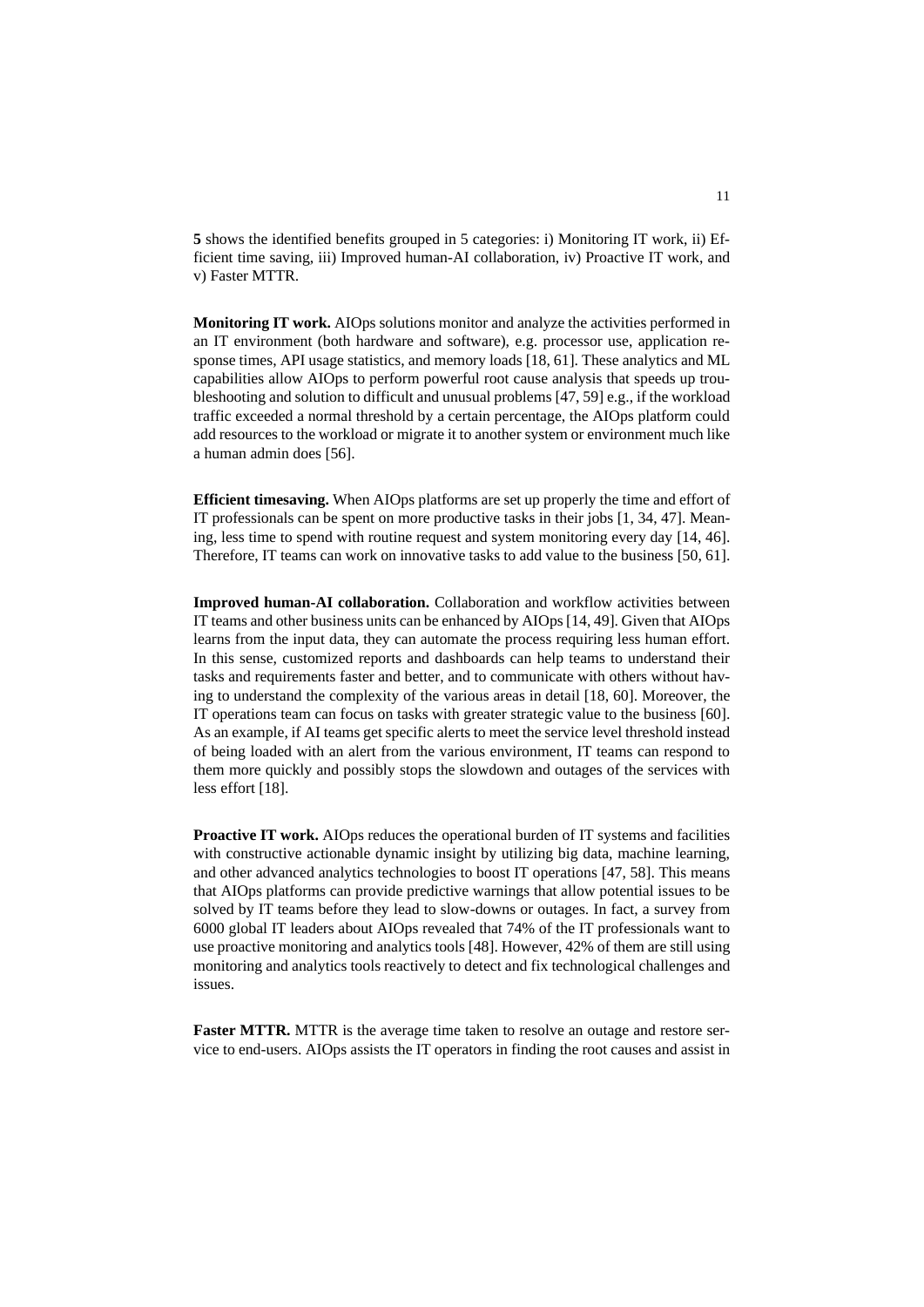finding the solutions quicker and more effectively than humanly possible [3]. Infrastructure failure must be addressed at ever-increasing speeds. According to [18], it saves millions of dollars by avoiding direct (fines, opportunity costs) and indirect (customer dissatisfaction and lost reference) costs in IT operation. In fact, one study highlights that MTTR can be reduced from 60 minutes to 30 seconds with the help of AIOps [63].

#### **4.4 Challenges of AIOps (RQ3)**

Despite that AIOps shows real promise as a path to success, it upholds some challenges from both technical and non-technical perspectives [22]. To understand the challenges a total of 8 papers were identified, 2 papers are scientific literature while the remaining 6 papers are grey literature. The left side of **[Fig. 5](#page-9-0)** shows the identified challenges grouped into 4 categories: i) Doubt about the efficiency of AI&ML, ii) Low-quality data, iii) Identifying the use cases, and iv) Traditional engineering approaches.

**Doubt about the efficiency of AI&ML.** AIOps solutions' basic approach is to learn from experience to predict the future and to recognize trends from huge volumes of data [22]. However, IT professionals who are already working in the field for a while are questioning the efficiency of analytics and ML, even after realizing the need for digital transformation [53, 62]. One possible explanation is their previous experience on piloted projects or attempted analytics projects in-house or with other suppliers which resulted in failed or mixed responses [22]. Therefore, it seems that businesses require more time to develop trust in the validity and reliability of recommendations from AIOps [37].

**Low-quality data.** The performance of the AIOps highly depends on the quality of the data [53]. While major cloud providers capture terabytes and even petabytes of telemetry data every day/month today, there is still a shortage of representative and highquality data for developing AIOps solutions [22]. It is simply becoming too complex for manual reporting and analysis. In this scenario, current issues are noisy data, irregular or inadequate reporting frequencies, and even inconsistent naming convention [51, 53]. Besides, essential pieces of information are "unstructured" types of data presenting poor data quality[53]. Therefore, a constant improvement of data quality and quantity is essential, taking into account that AIOps solutions are based on data [22].

**Identifying the use cases.** Use cases in the AIOps is the process of analyzing and identifying the challenges and opportunities across the IT operation environment [51]. In addition, building the models to solve these problems and monitoring the performance of the developed model [55]. Companies believe using AI and ML related features will increase the efficiency of current development within the organization [52]. However, without identifying the underlying issue AIOps implementation might not be effective [51]. As AIOps solutions require analytical thought and adequate comprehension of the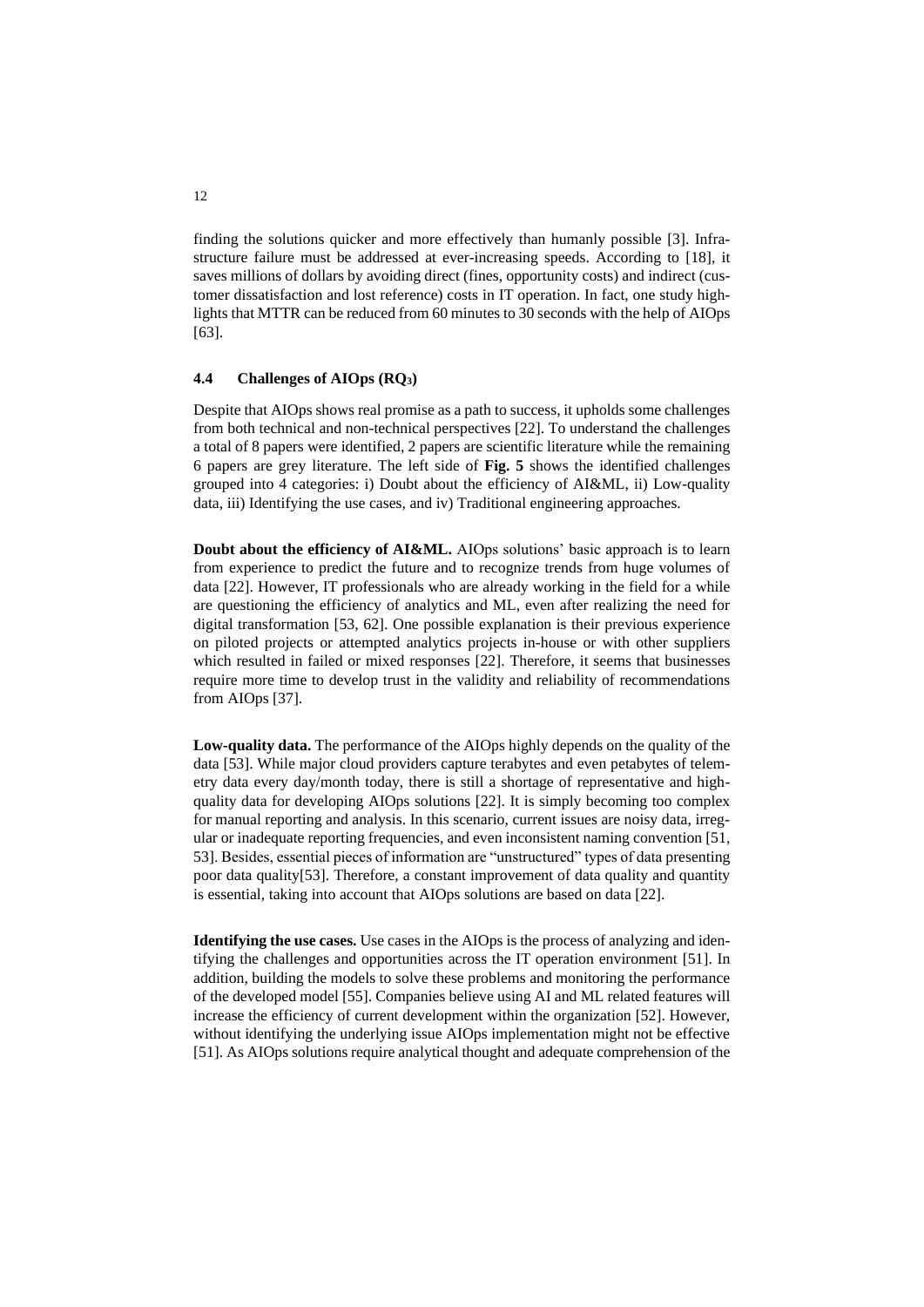whole problem space such as market benefit and constraints, development models and, considerations of system and process integration [22]. Therefore, the organization should start examining underlying systems, applications, and processes from the top level and decide the integration of AIOps to have the greatest leverage [51].

**Traditional engineering approach.** Successful AIOps implementation requires significant engineering efforts [22]. As it is relatively young and far from mature technology only limited AIOps-engineer are available [22]. Therefore, instead of focusing on building new AIOps initiative, reshaping the existing approach and processes in the organizations is important for the new realities of digital business [54, 55]. These works indicate that traditional approaches do not work in dynamic, elastic environments. However, ideal practice/principles/design patterns are yet to be established in the industry [53].

#### **4.5 Limitations and Potential Threat to Validity**

In order to make sure that this review is repeatable, the systematic approach is described in Section 3.2. However, despite that search engines, search terms and inclusion/exclusion criteria are carefully defined and reported, there are some limitations in the selection process that can lead to incomplete set of primary studies.

As a single term has been used in the search string (AIOps), the main threat to the validity of our study is that the literature regarding AIOps is still scarce. A significant part of the available information about AIOps comes from informal publication channels as blogs. In order to mitigate risk of finding all relevant studies, we included publications that apparently are not peer reviewed but that we consider being of high enough quality or that have already been cited by peer reviewed publications.

For controlling threats due to search engines, we have included an academic database "Google scholar" and a general web search database "Google search". Moreover, a snowballing process of the selected studies was done to ensure that other relevant studies had been included. While this introduces a subjective quality assessment step that has the risk of being biased, it gives us the opportunity to provide a definition of AIOps according to how the term is currently being used by scholars and practitioners.

In addition, applying inclusion/exclusion criteria can suffer from researchers' bias. To reduce researcher biases, two authors were actively involved in the search process while the remaining author supervised all the process. We also limited ourselves to publications written in English so that relevant studies in other languages are missed out. Therefore, although, we recognized that additional relevant published studies may have been overlooked, we believe that our MLR provides an adequate overview of the field. Finally, it worth to note that our findings are within the IT field particularly AI-Ops. Beyond this field, we had no intention to generalize our results, but we believe that the value of our MLR should not be undermined.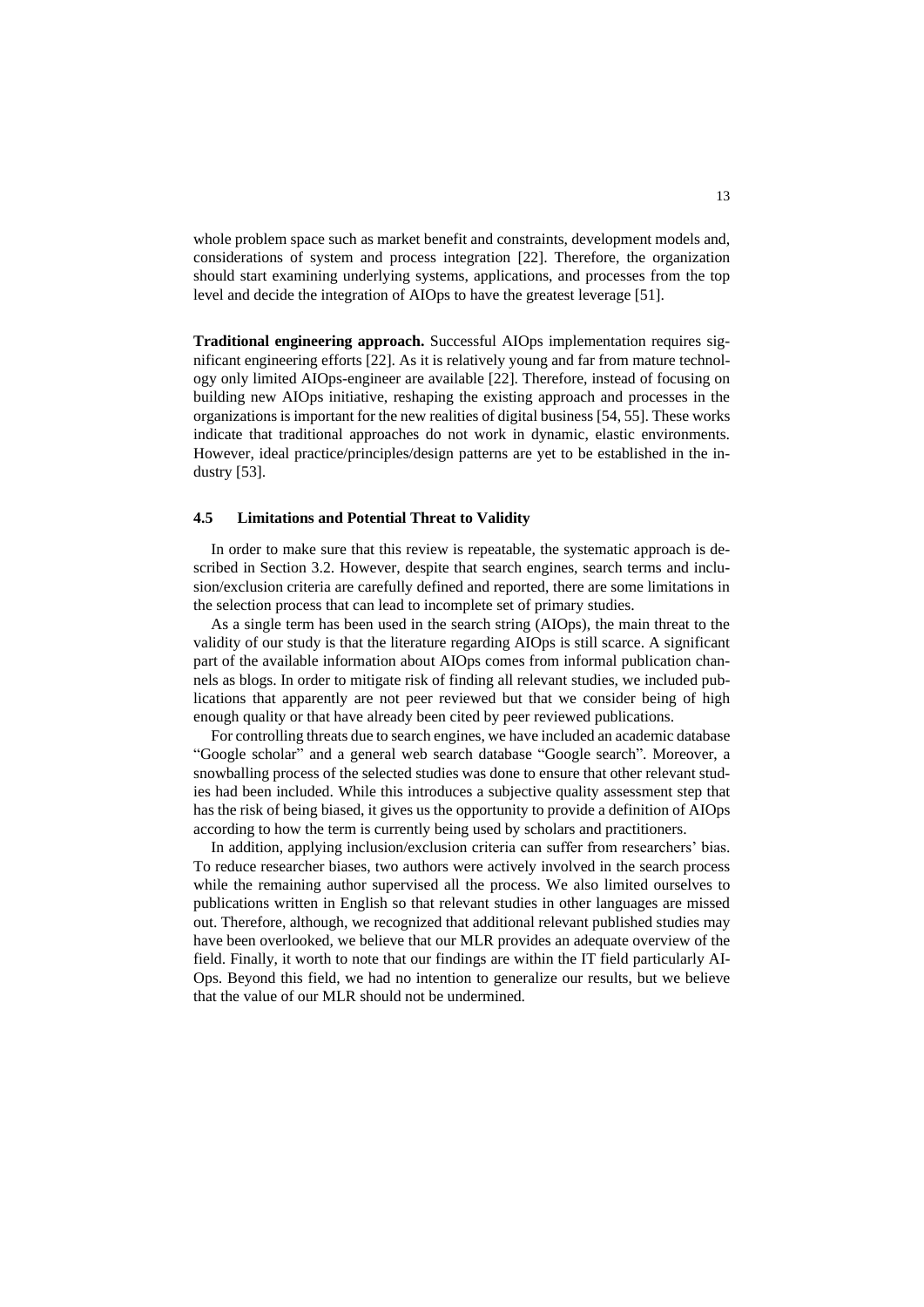### **5 Conclusions and Future Work**

This study aims to identify the definition of AIOps, the benefits gained from it, and the challenges an organization might face. It is expected that this study will help to achieve a deeper and wider understanding of this field from a practitioner's point of view based on literature.

In this study, a MLR was conducted based on Google Scholar and Google Search. As a result, 27 sources were identified after applying the inclusion and exclusion criteria (see **[Table 2](#page-6-1)**). Among them, only 9 were academic literature, and the remaining 18 consists of grey literature. The findings reveal that AIOps is defined as an approach for automating and enhancing IT operations through ML and analytics to identify and respond to IT operational issues in real-time. AIOps evolves from the need to track and manage the highly demanding big data and advanced analytics strategies with adequate means. In other words, AIOps can be thought of as continuous integration and deployment (CI/CD) for core IT functions.

Moreover, a set of benefits and challenges related to AIOps were identified. As AI-Ops is not yet fully developed, it upholds challenges such as IT organizations questioning the efficiency of AI and ML, poor quality of data affecting the results, lack of engineering effort to think strategically about reshaping the approach, processes, and organizations to account for the new realities of digital business. On the other side, adopting a AIOps solution will not only have improved human-AI collaboration, but also, AIOps monitors the IT work, analyze the root cause, and speeds up troubleshooting by saving the time of IT teams. In addition, AIOps could foster proactive IT work, improve the MTTR and provide a solution to difficult and unusual problems in IT operation.

Given the increasing attention that AIOps has gained from practitioners, further research is needed to better understand how AIOps provides human augmentation to enhance human productivity in terms of senses, cognition, and human action. Taking this into account, authors aim at continuing this work by investigating specific aspects on the connection of AIOps with DevOps and DevSecOps environments, including needed competences and pipelines towards the integration of security aspects in the automation picture. A second proposed line of research is the one devoted to investigating aspects on IT Governance and IT compliance and their cascading over AIOps tools and processes. Finally, authors would like to work on the integration of ITSM methods and frameworks (e.g. ITIL) in AIOps-enabled IT service operations.

|  | Appendix A. List of sources included in the MLR |  |  |  |  |  |  |  |  |  |  |
|--|-------------------------------------------------|--|--|--|--|--|--|--|--|--|--|
|--|-------------------------------------------------|--|--|--|--|--|--|--|--|--|--|

| Refer- | Year | Authors         | <b>Title</b>              | Type    |
|--------|------|-----------------|---------------------------|---------|
| ence   |      |                 |                           |         |
|        | 2020 | Gulenko, A.,    | AI-Governance and Lev-    | Confer- |
|        |      | Acker, A., Kao, | els of Automation for AI- | ence    |
|        |      | O., Liu, F.     | Ops-supported System      |         |
|        |      |                 | Administration            |         |

14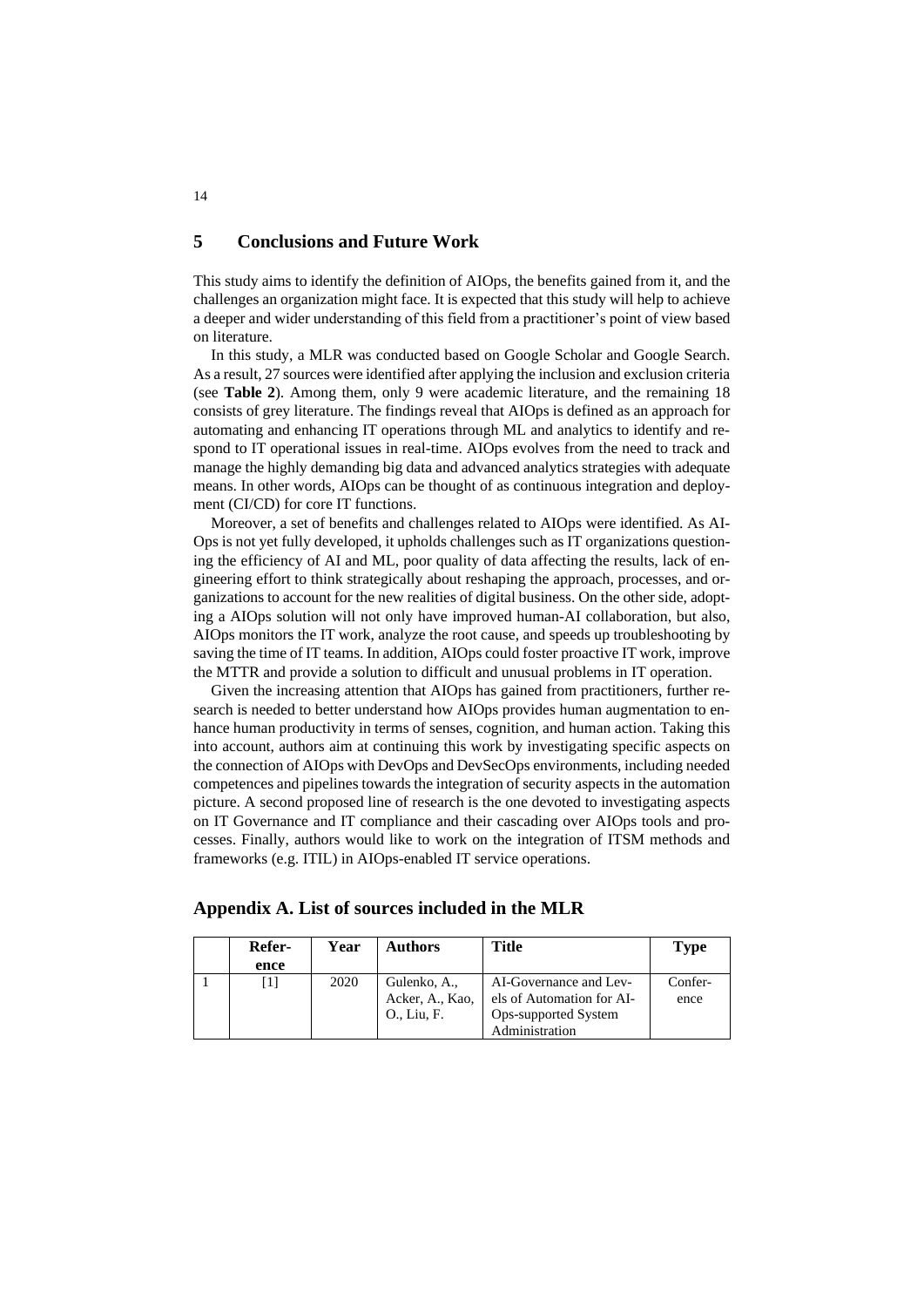| 2               | $[3]$  | 2020       | Notaro, P., Car- | A Systematic Mapping            | Confer-     |
|-----------------|--------|------------|------------------|---------------------------------|-------------|
|                 |        |            | doso,<br>J.,     | Study in AIOps                  | ence        |
|                 |        |            | Gerndt, M.       |                                 |             |
| 3               | $[14]$ | 2019       | Levin, A., Gar-  | AIOps for a Cloud Object        | Confer-     |
|                 |        |            | ion, S., Kolod-  | <b>Storage Service</b>          | ence        |
|                 |        |            | ner, E.K., Lo-   |                                 |             |
|                 |        |            | renz, D.H., Ba-  |                                 |             |
|                 |        |            | rabash, K., Ku-  |                                 |             |
|                 |        |            | gler, M.,        |                                 |             |
|                 |        |            | McShane, N.      |                                 |             |
| $\overline{4}$  | $[18]$ | 2020       | IBM Cloud Ed-    | <b>AIOps</b>                    | Web Page    |
|                 |        |            | ucation          |                                 |             |
| 5               | $[22]$ | 2019       | Dang, Y., Lin,   | AIOps: real-world chal-         | Confer-     |
|                 |        |            | Q., Huang, P.    | lenges and research inno-       | ence        |
|                 |        |            |                  | vations                         |             |
| 6               | $[34]$ | 2017       | Lerner, A        | <b>AIOps Platforms</b>          | Blog        |
| 7               | $[37]$ | 2019       | OpsRamp          | The OpsRamp State of            | Web Page    |
|                 |        |            |                  | AIOps Report                    |             |
| 8               | $[44]$ | <b>Not</b> | Techopedia       | What is AIOps? - Defini-        | Web Page    |
|                 |        | availa-    |                  | tion from Techopedia            |             |
|                 |        | ble        |                  |                                 |             |
| 9               | $[45]$ | 2020       | Sagemo, I.       | What is AIOps?                  | Web Page    |
| 10              | $[46]$ | 2018       | Oats, M.         | What is AIOps? The Ben-         | Web Page    |
|                 |        |            |                  | efits Explained                 |             |
| 11              | $[47]$ | 2020       | Oehrlich, E.     | What is AIOps? Benefits         | Web Page    |
|                 |        |            |                  | and adoption considera-         |             |
|                 |        |            |                  | tions                           |             |
| 12              | $[48]$ | 2018       | Jacob, S.        | The Rise of AIOps: How          | <b>Blog</b> |
|                 |        |            |                  | Data, Machine Learning,         |             |
|                 |        |            |                  | and AI Will Transform           |             |
|                 |        |            |                  | Performance Monitoring          |             |
|                 |        |            |                  | AppDynamics                     |             |
| 13              | $[49]$ | 2019       | Mercina, P.      | The Benefits of AIOps           | <b>Blog</b> |
| 14              | $[50]$ | <b>Not</b> | Moogsoft         | What is AIOps   A Guide         | Web Page    |
|                 |        | availa-    |                  | to Everything You Need          |             |
|                 |        | ble        |                  | to Know About AIOps             |             |
| 15              | $[51]$ | 2019       | Rogers, P.       | Four problems to avoid in       | <b>Blog</b> |
|                 |        |            |                  | order to have a successful      |             |
|                 |        |            |                  | AIOps integration               |             |
| 16              | $[52]$ | 2019       | <b>OPTANIX</b>   | <b>AIOps</b> Solutions Concerns | Blog        |
|                 |        |            |                  | Considered by IT Leaders        |             |
| $\overline{17}$ | $[53]$ | 2018       | Paskin, S.       | Concerns and Challenges         | Blog        |
|                 |        |            |                  | of IT Leaders Considering       |             |
|                 |        |            |                  | AIOps Platforms - BMC           |             |
|                 |        |            |                  | <b>Blogs</b>                    |             |
| 18              | $[54]$ | 2020       | CloudFabrix      | Top 5 Practical Chal-           | <b>Blog</b> |
|                 |        |            |                  | lenges & Considerations         |             |
|                 |        |            |                  | with AIOps   Our Latest         |             |
|                 |        |            |                  | <b>Blog Posts   CloudFabrix</b> |             |
|                 |        |            |                  | <b>Buzz</b>                     |             |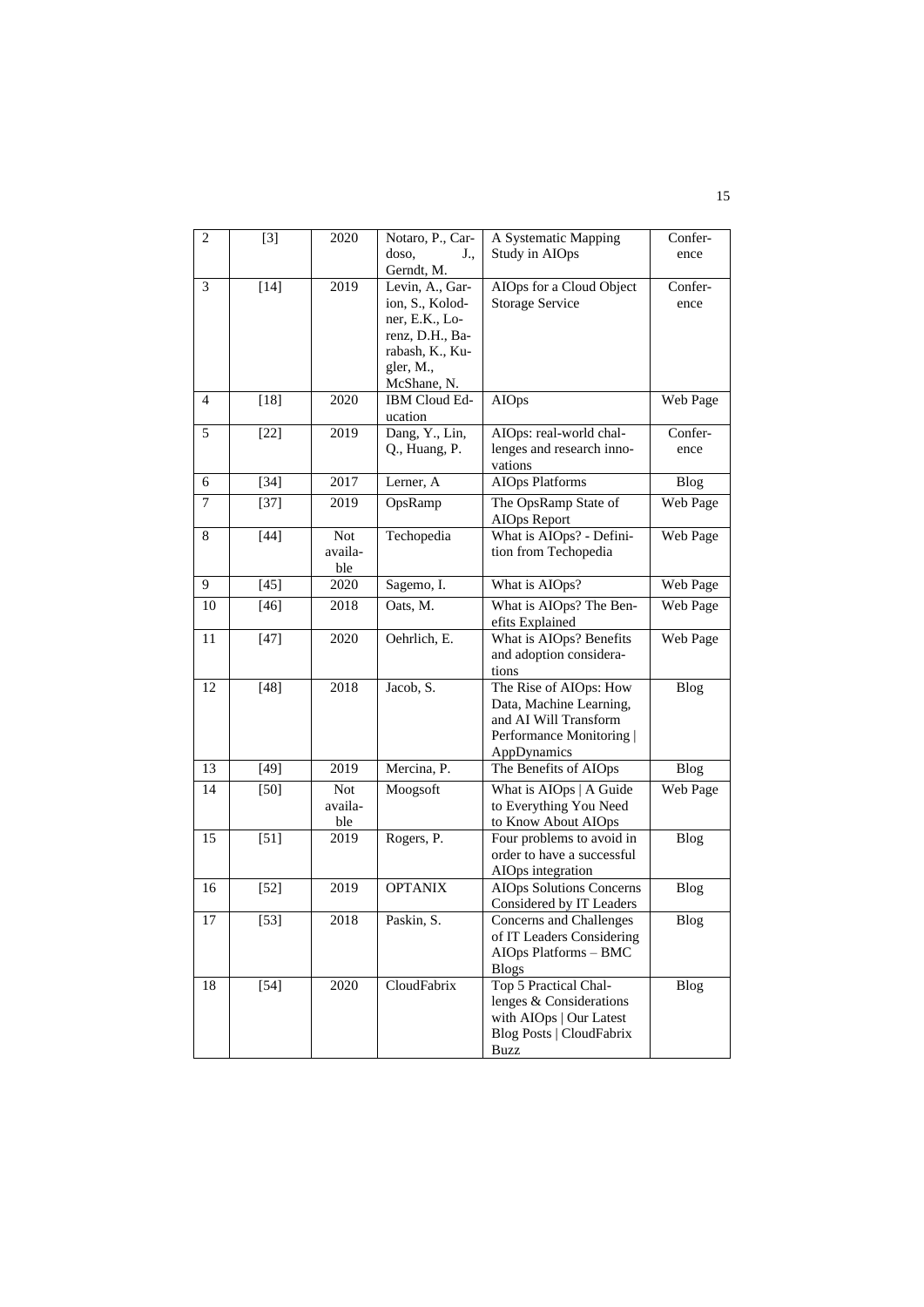| 19 | $[55]$ | 2020                         | Analytics In-<br>sight                                          | AIOps: Understanding the<br><b>Benefits and Challenges</b><br>in IT landscape                               | Blog            |
|----|--------|------------------------------|-----------------------------------------------------------------|-------------------------------------------------------------------------------------------------------------|-----------------|
| 20 | $[56]$ | <b>Not</b><br>availa-<br>ble | Bigelow, S. J.                                                  | What is AIOps (artificial<br>intelligence for IT opera-<br>tions)? - Definition from<br>WhatIs.com          | Web Page        |
| 21 | $[57]$ | 2019                         | Masood, A.,<br>Hashmi, A.                                       | AIOps: Predictive analyt-<br>ics & machine learning in<br>operations                                        | Chapter         |
| 22 | $[58]$ | <b>Not</b><br>availa-<br>ble | <b>AISERA</b>                                                   | AIOps Platforms: A<br>Guide to What You<br>Should Know About AI-<br>Ops                                     | Blog            |
| 23 | [59]   | 2021                         | Sacolick, I.                                                    | What is the AI in AIops?                                                                                    | Blog            |
| 24 | [60]   | 2020                         | Banica, L., Pol-<br>ychronidou, P.,<br>Stefan, C.,<br>Hagiu, A. | <b>Empowering IT Opera-</b><br>tions through Artificial In-<br>telligence-A New Busi-<br>ness Perspective   | Journal         |
| 25 | [61]   | 2020                         | Gheorghiță,<br>A.C., Petre, I.                                  | Securely Driving IoT by<br>Integrating AIOps and<br>Blockchain                                              | Journal         |
| 26 | $[62]$ | 2020                         | Kostadinov, G.,<br>Atanasova, T.,<br>Petrov, P.                 | Reducing the Number of<br>Incidents in Con-verged<br>IT Infrastructure Using<br><b>Correlation Approach</b> | Confer-<br>ence |
| 27 | $[63]$ | 2020                         | Shen, S.,<br>Zhang, J.,<br>Huang, D.,<br>Xiao, J.               | <b>Evolving from Traditional</b><br>Systems to AIOps: De-<br>sign, Implementation and<br>Measurements       | Confer-<br>ence |

# **References**

- 1. Gulenko, A., Acker, A., Kao, O., Liu, F.: AI-Governance and Levels of Automation for AIOps-supported System Administration. In: 2020 29th International Conference on Computer Communications and Networks (ICCCN). pp. 1–6. IEEE (2020).
- 2. Astakhova, L., Medvedev, I.: The Software Application for Increasing the Awareness of Industrial Enterprise Workers on Information Security of Significant Objects of Critical Information Infrastructure. In: 2020 Global Smart Industry Conference (GloSIC). pp. 121–126. IEEE (2020).
- 3. Notaro, P., Cardoso, J., Gerndt, M.: A Systematic Mapping Study in AIOps. ArXiv Prepr. ArXiv201209108. (2020).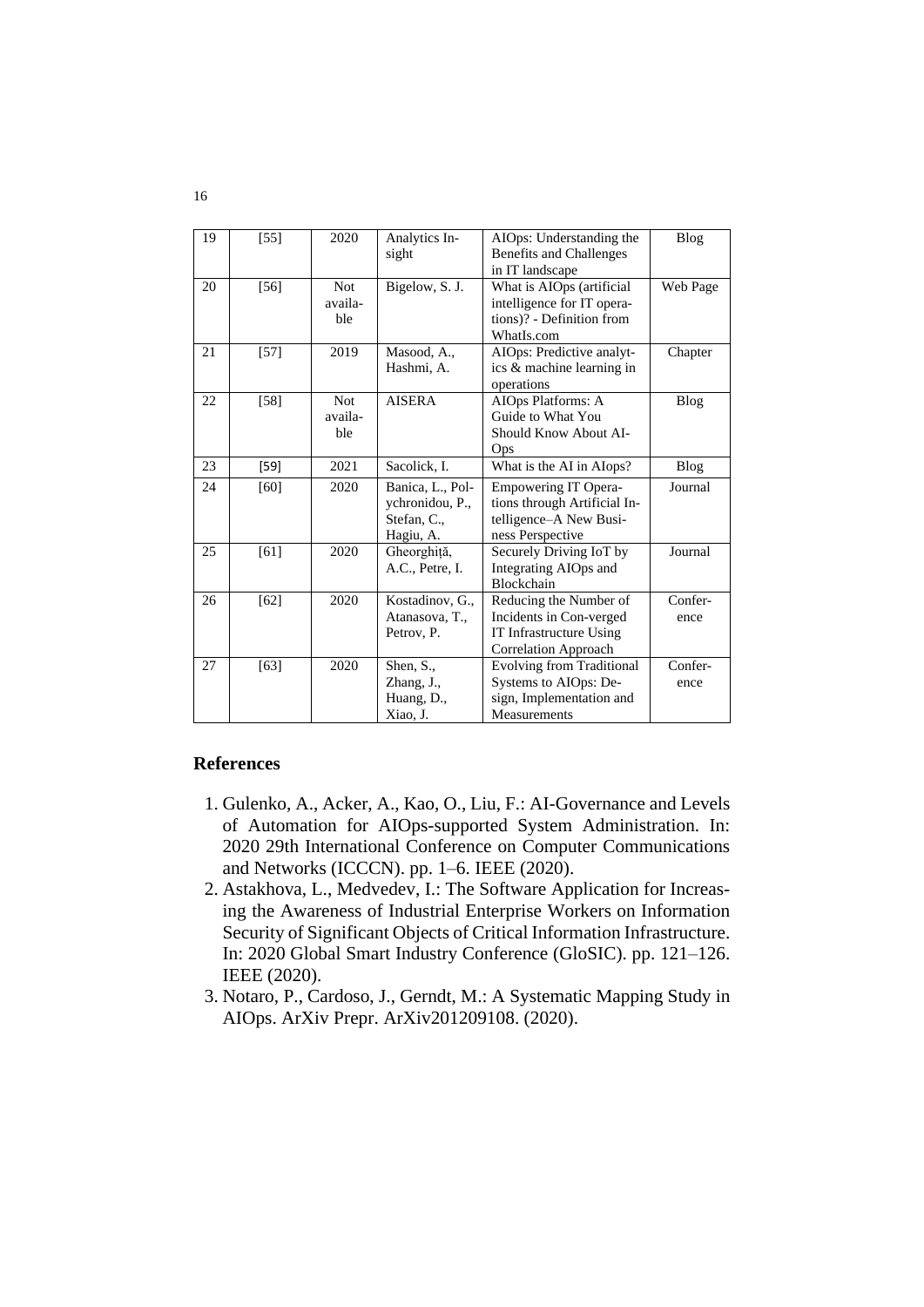- 4. Jäntti, M., Cater-Steel, A.: Proactive management of IT operations to improve IT services. JISTEM-J. Inf. Syst. Technol. Manag. 14, 191–218 (2017).
- 5. Galup, S.D., Dattero, R., Quan, J.J., Conger, S.: An overview of IT service management. Commun. ACM. 52, 124–127 (2009).
- 6. Iden, J., Eikebrokk, T.R.: Implementing IT Service Management: A systematic literature review. Int. J. Inf. Manag. 33, 512–523 (2013).
- 7. Heikkinen, S., Jäntti, M.: Studying Continual Service Improvement and Monitoring the Quality of ITSM. In: Piattini, M., Rupino da Cunha, P., García Rodríguez de Guzmán, I., and Pérez-Castillo, R. (eds.) Quality of Information and Communications Technology. pp. 193–206. Springer International Publishing, Cham (2019). https://doi.org/10.1007/978-3-030-29238-6\_14.
- 8. Dávila, A., Janampa, R., Angeleri, P., Melendez, K.: ITSM model for very small organisation: an empirical validation. IET Softw. 14, 138–144 (2019). https://doi.org/10.1049/iet-sen.2019.0034.
- 9. Lucio-Nieto, T., Gonzalez-Bañales, D.L.: Implementation of a Service Management Office Into a World Food Company in Latin America. Int. J. Inf. Technol. Syst. Approach IJITSA. 14, 116–135 (2021).
- 10.Winkler, T.J., Wulf, J.: Effectiveness of IT Service Management Capability: Value Co-Creation and Value Facilitation Mechanisms. J. Manag. Inf. Syst. 36, 639–675 (2019). https://doi.org/10.1080/07421222.2019.1599513.
- 11.Orta, E., Ruiz, M., Calderón, A., Hurtado, N.: Gamification for Improving IT Service Incident Management. In: Mas, A., Mesquida, A., O'Connor, R.V., Rout, T., and Dorling, A. (eds.) Software Process Improvement and Capability Determination. pp. 371–383. Springer International Publishing, Cham (2017). https://doi.org/10.1007/978- 3-319-67383-7\_27.
- 12. Marrone, M., Hammerle, M.: Relevant Research Areas in IT Service Management: An Examination of Academic and Practitioner Literatures. Commun. Assoc. Inf. Syst. 41, (2017). https://doi.org/10.17705/1CAIS.04123.
- 13.Larrucea, X., Santamaria, I., Colomo-Palacios, R., Ebert, C.: Microservices. IEEE Softw. 35, 96–100 (2018). https://doi.org/10.1109/MS.2018.2141030.
- 14.Levin, A., Garion, S., Kolodner, E.K., Lorenz, D.H., Barabash, K., Kugler, M., McShane, N.: AIOps for a Cloud Object Storage Service.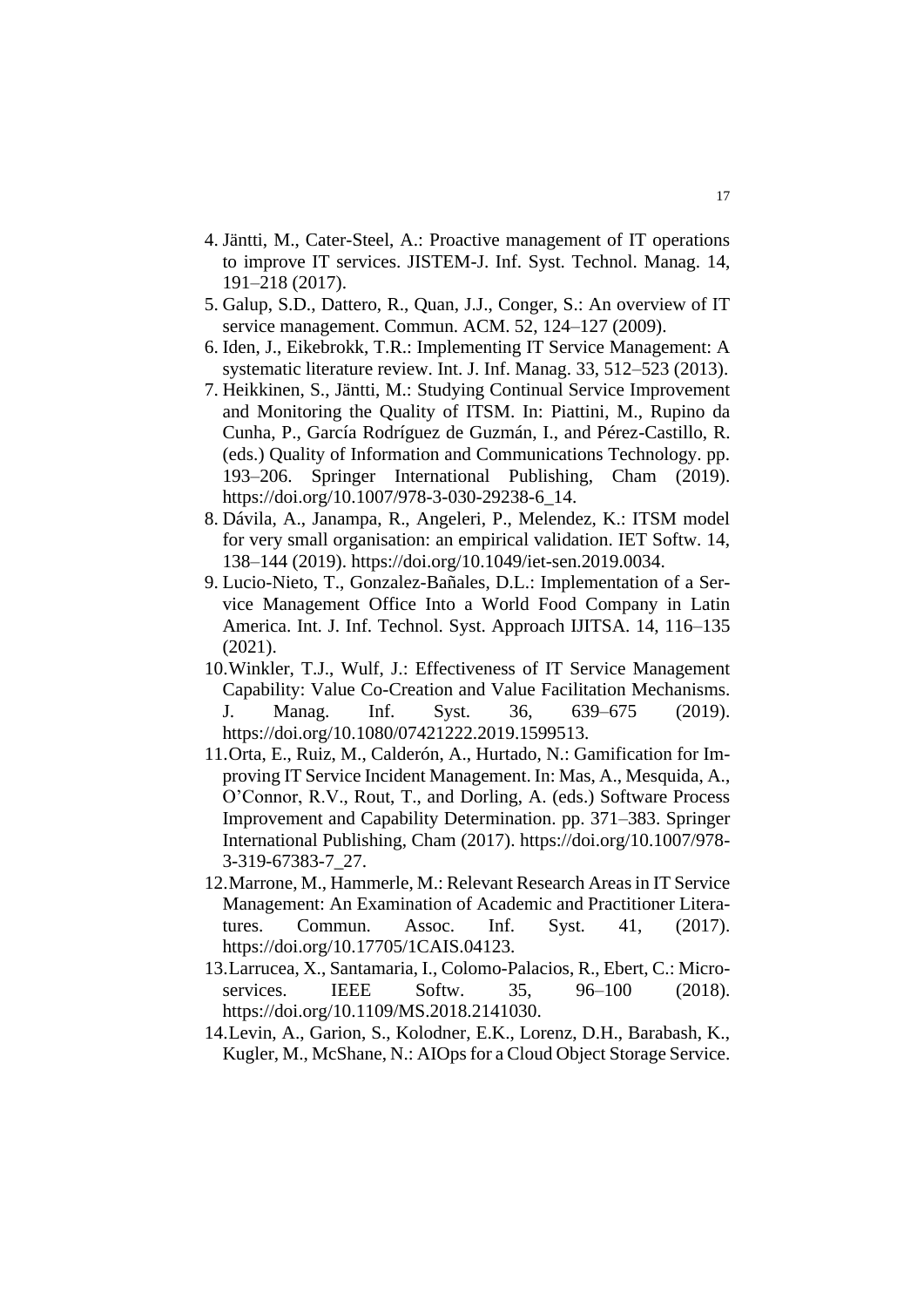In: 2019 IEEE International Congress on Big Data (BigDataCongress). pp. 165–169. IEEE (2019).

- 15.Prasad, P., Rich, C.: Market Guide for AIOps Platforms. Retrieved March. 12, 2020 (2018).
- 16.Wang, H., Zhang, H.: AIOPS Prediction for Hard Drive Failures Based on Stacking Ensemble Model. In: 2020 10th Annual Computing and Communication Workshop and Conference (CCWC). pp. 0417–0423. IEEE (2020).
- 17.Goldberg, D., Shan, Y.: The importance of features for statistical anomaly detection. In: 7th {USENIX} Workshop on Hot Topics in Cloud Computing (HotCloud 15) (2015).
- 19.IBM Cloud Education, I.: AIOps, https://www.ibm.com/cloud/learn/aiops, last accessed 2021/02/05 (2020).
- 20.Liu, X., Tong, Y., Xu, A., Akkiraju, R.: Using Language Models to Pre-train Features for Optimizing Information Technology Operations Management Tasks (2020).
- 20.Dařena, F., Gotter, F.: Technological Development and Its Effect on IT Operations Cost and Environmental Impact. Int. J. Sustain. Eng. 0, 1–12 (2021). https://doi.org/10.1080/19397038.2020.1862342.
- 21.Casado-Lumbreras, C., Colomo-Palacios, R., Gomez-Berbis, J.M., Garcia-Crespo, A.: Mentoring programmes: a study of the Spanish software industry. Int. J. Learn. Intellect. Cap. 6, 293–302 (2009).
- 22.Dang, Y., Lin, Q., Huang, P.: AIOps: real-world challenges and research innovations. In: 2019 IEEE/ACM 41st International Conference on Software Engineering: Companion Proceedings (ICSE-Companion). pp. 4–5. IEEE (2019).
- 23.Sen, A.: DevOps, DevSecOps, AIOPS- Paradigms to IT Operations. In: Singh, P.K., Noor, A., Kolekar, M.H., Tanwar, S., Bhatnagar, R.K., and Khanna, S. (eds.) Evolving Technologies for Computing, Communication and Smart World. pp. 211–221. Springer, Singapore (2021). https://doi.org/10.1007/978-981-15-7804-5\_16.
- 24.Nilsson, N.J.: The quest for artificial intelligence. Cambridge University Press (2009).
- 25.Long, D., Magerko, B.: What is AI literacy? Competencies and design considerations. In: Proceedings of the 2020 CHI Conference on Human Factors in Computing Systems. pp. 1–16 (2020).
- 26.Rajaraman, V.: JohnMcCarthy—Father of artificial intelligence. Resonance. 19, 198–207 (2014).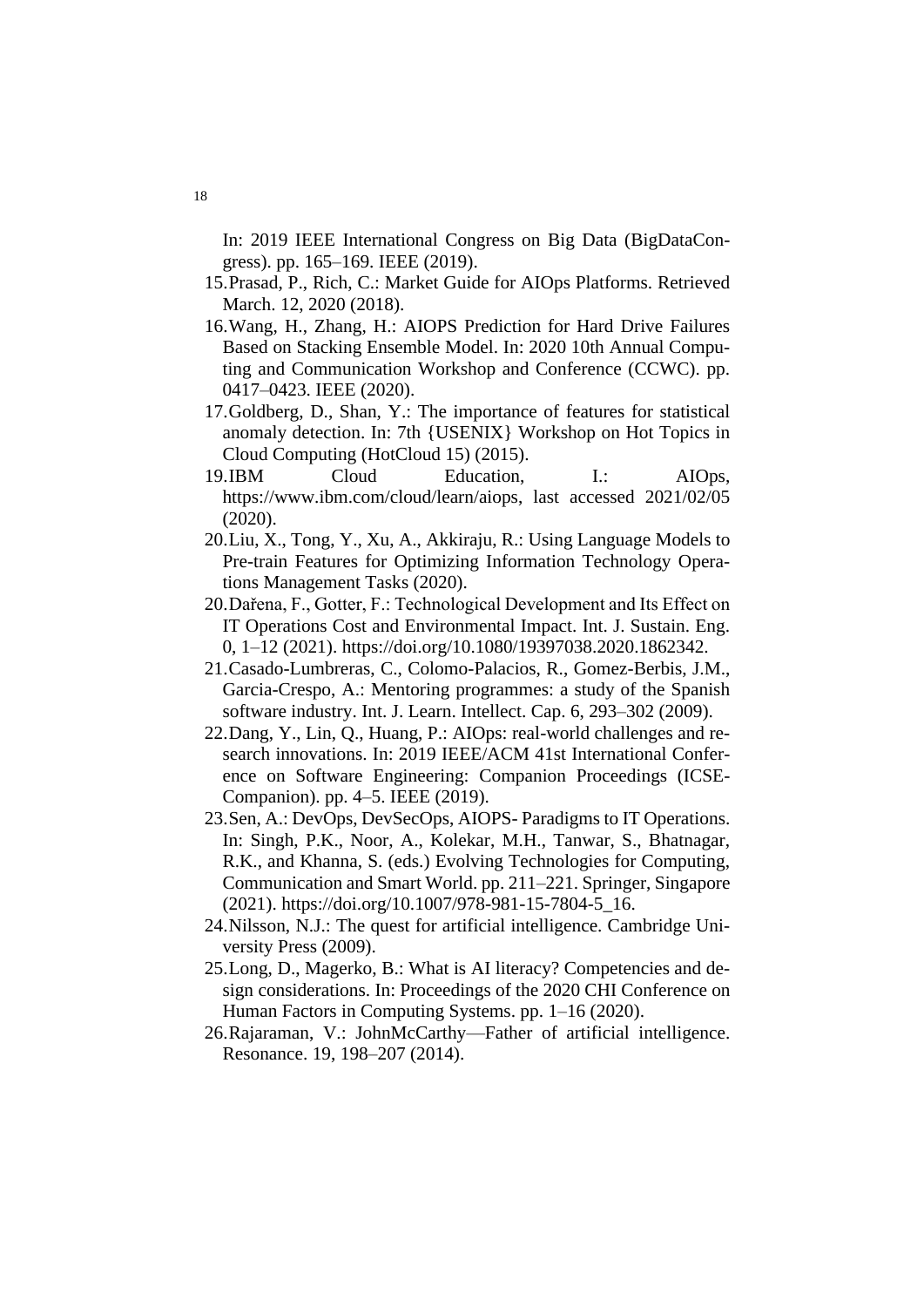- 27.Touretzky, D., Gardner-McCune, C., Martin, F., Seehorn, D.: Envisioning AI for k-12: What should every child know about AI? In: Proceedings of the AAAI Conference on Artificial Intelligence. pp. 9795–9799 (2019).
- 28.Martínez-Plumed, F., Tolan, S., Pesole, A., Hernández-Orallo, J., Fernández-Macías, E., Gómez, E.: Does AI qualify for the job? A bidirectional model mapping labour and AI intensities. In: Proceedings of the AAAI/ACM Conference on AI, Ethics, and Society. pp. 94–100 (2020).
- 29.Martinelli, A., Mina, A., Moggi, M.: The enabling technologies of industry 4.0: Examining the seeds of the fourth industrial revolution. Ind. Corp. Change Forthcom. (2020).
- 30.Fanti, L., Guarascio, D., Moggi, M.: The development of AI and its impact on business models, organization and work. Laboratory of Economics and Management (LEM), Sant'Anna School of Advanced … (2020).
- 31.Brynjolfsson, E., Mitchell, T., Rock, D.: What can machines learn, and what does it mean for occupations and the economy? In: AEA Papers and Proceedings. pp. 43–47 (2018).
- 32.Bughin, J., Seong, J., Manyika, J., Chui, M., Joshi, R.: Notes from the AI frontier: Modeling the impact of AI on the world economy. McKinsey Glob. Inst. (2018).
- 34.IDC Corporate USA, I.: International Data Corporation Spending Guide, https://www.idc.com/getdoc.jsp?containerId=prUS46794720, last accessed 2021/01/23 (2020).
- 34.Lerner, A.: AIOps Platforms. Gart. Blog August. (2017).
- 35.Bogatinovski, J., Nedelkoski, S., Acker, A., Schmidt, F., Wittkopp, T., Becker, S., Cardoso, J., Kao, O.: Artificial Intelligence for IT Operations (AIOPS) Workshop White Paper. ArXiv Prepr. ArXiv210106054. (2021).
- 36.Li, Y., Jiang, Z.M., Li, H., Hassan, A.E., He, C., Huang, R., Zeng, Z., Wang, M., Chen, P.: Predicting Node Failures in an Ultra-largescale Cloud Computing Platform: an AIOps Solution. ACM Trans. Softw. Eng. Methodol. TOSEM. 29, 1–24 (2020).
- 38.OpsRamp: The-OpsRamp-State-of-AIOps-Report.pdf, https://www.opsramp.com/wp-content/uploads/2019/04/The-OpsRamp-State-of-AIOps-Report.pdf, last accessed 2021/02/06 (2019).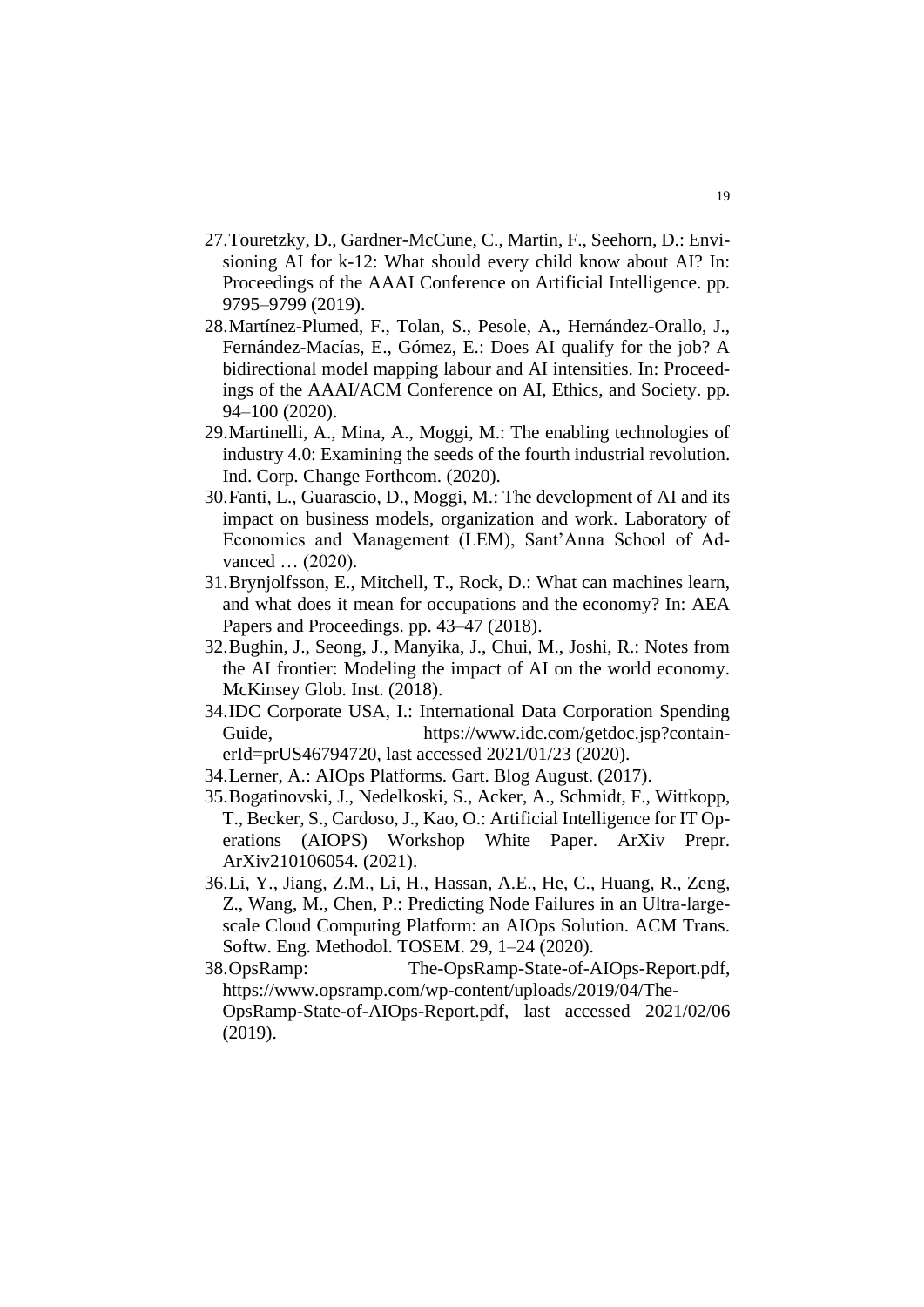- 39.Simic, B.: Strategies of Top Performing Organizations in Deploying AIOps", https://www.dej.cognanta.com/2020/05/04/the-aiops-maturity-research-study-key-findings/, last accessed 2021/02/09 (2020).
- 39.Garousi, V., Felderer, M., Mäntylä, M.V.: Guidelines for including grey literature and conducting multivocal literature reviews in software engineering. Inf. Softw. Technol. 106, 101–121 (2019).
- 40.Pereira-Vale, A., Fernandez, E.B., Monge, R., Astudillo, H., Márquez, G.: Security in microservice-based systems: A Multivocal literature review. Comput. Secur. 103, 102200 (2021). https://doi.org/10.1016/j.cose.2021.102200.
- 41.Scheuner, J., Leitner, P.: Function-as-a-Service performance evaluation: A multivocal literature review. J. Syst. Softw. 170, 110708 (2020). https://doi.org/10.1016/j.jss.2020.110708.
- 42.Saltan, A., Smolander, K.: Bridging the state-of-the-art and the state-of-the-practice of SaaS pricing: A multivocal literature review. Inf. Softw. Technol. 133, 106510 (2021). https://doi.org/10.1016/j.infsof.2021.106510.
- 43.Garousi, V., Mäntylä, M.V.: A systematic literature review of literature reviews in software testing. Inf. Softw. Technol. 80, 195–216 (2016).
- 47.What is AIOps? Definition from Techopedia, http://www.techopedia.com/definition/33321/aiops, last accessed 2021/02/06 (2019).
- 48.Sagemo, I.: What is AIOps?, https://www.aims.ai/resources/whatis-aiops, last accessed 2021/02/07 (2020).
- 49.Oats, M.: What is AIOps? The Benefits Explained, https://www.intellimagic.com/resources/aiops-benefits-explained/, last accessed 2021/02/05 (2018).
- 50.Oehrlich, E.: What is AIOps? Benefits and adoption considerations, https://enterprisersproject.com/article/2020/3/what-is-aiops, last accessed 2021/02/05 (2020).
- 51.Jacob, S.: The Rise of AIOps: How Data, Machine Learning, and AI Will Transform Performance Monitoring | AppDynamics, https://www.appdynamics.com/blog/news/aiops-platforms-transform-performance-monitoring/, last accessed 2021/02/06 (2018).
- 52.Mercina, P.: The Benefits of AIOps, https://www.parkplacetechnologies.com/blog/the-benefits-of-aiops/, last accessed 2021/02/05 (2019).

20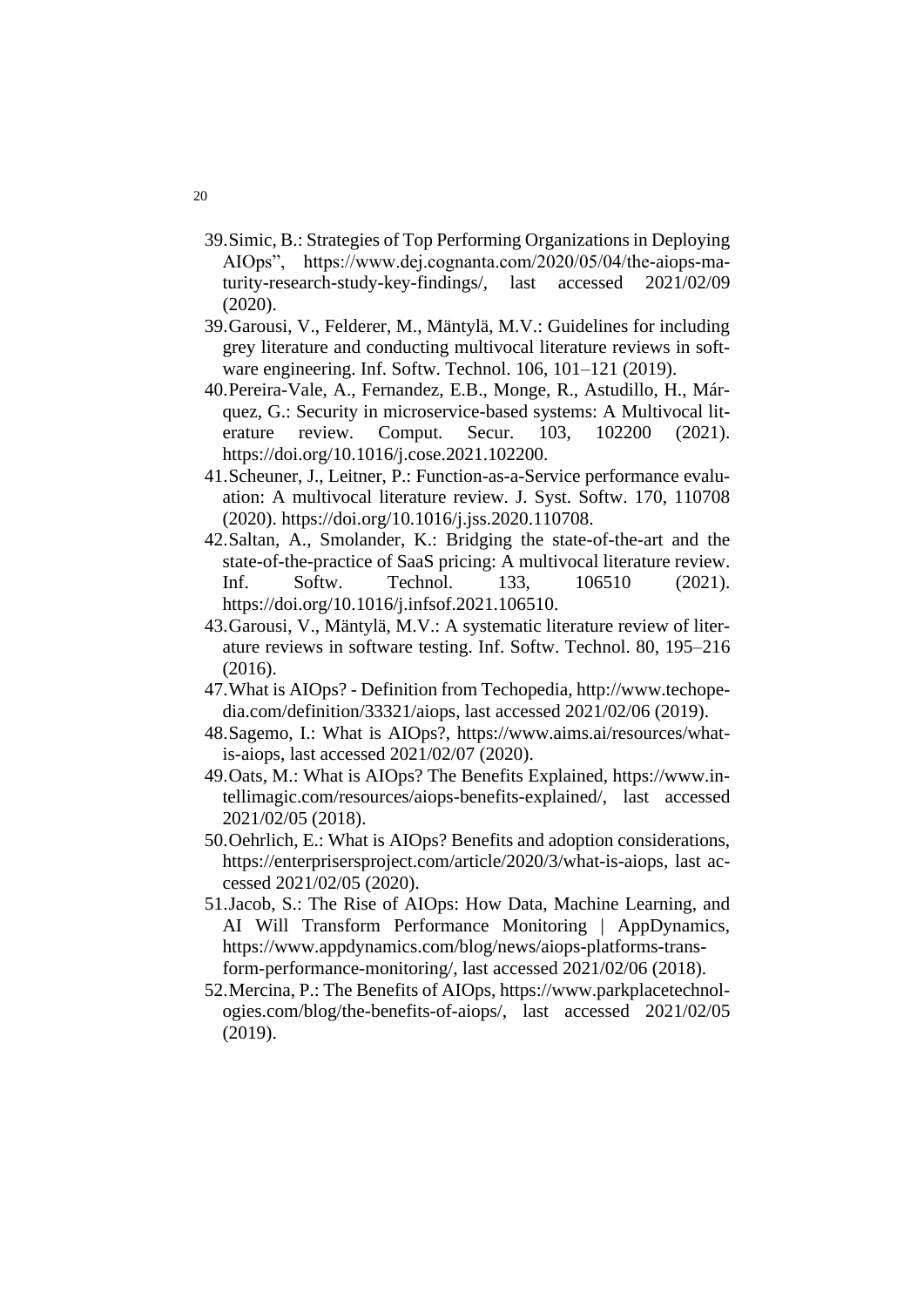- 53.moogsoft, M.: What is AIOps | A Guide to Everything You Need to Know About AIOps, https://www.moogsoft.com/resources/aiops/guide/everything-aiops/, last accessed 2021/02/09 (2021).
- 54.Intelligent, C.A.: Four problems to avoid in order to have a successful AIOps integration, https://www.intelligentcio.com/africa/2019/03/12/four-problems-to-avoid-in-order-to-have-a-successful-aiops-integration/, last accessed 2021/02/10 (2019).
- 55.OPTANIX: AIOps Solutions Concerns Considered by IT Leaders, https://www.optanix.com/aiops-solutions-challenges-and-concerns/, last accessed 2021/02/10 (2019).
- 56.Paskin, S.: Concerns and Challenges of IT Leaders Considering AI-Ops Platforms – BMC Blogs, https://www.bmc.com/blogs/concernsand-challenges-of-it-leaders-considering-aiops-platforms/, last accessed 2021/02/10 (2018).
- 57.CloudFabrix: Top 5 Practical Challenges & Considerations with AI-Ops | Our Latest Blog Posts | CloudFabrix Buzz, https://cloudfabrix.com/blog/aiops/top-5-practical-challenges-considerations-withaiops/, last accessed 2021/02/10 (2020).
- 58.Analytics Insight: AIOps: Understanding the Benefits and Challenges in IT landscape, https://www.analyticsinsight.net/aiops-understanding-benefits-challenges-landscape/, last accessed 2021/02/10 (2020).
- 59.J. Bigelow, S.: What is AIOps (artificial intelligence for IT operations)? - Definition from WhatIs.com, https://searchitoperations.techtarget.com/definition/AIOps, last accessed 2021/02/21(2019).
- 57.Masood, A., Hashmi, A.: AIOps: Predictive analytics & machine learning in operations. In: Cognitive Computing Recipes. pp. 359– 382. Springer (2019).
- 61.AIOps Platforms: A Guide to What You Should Know About AI-Ops, https://aisera.com/blog/aiops-platforms-a-guide-to-aiops/, last accessed 2021/02/06 (2020).
- 62.Sacolick, I.: What is the AI in AIops?, https://www.infoworld.com/article/3603953/what-is-the-ai-in-aiops.html, last accessed 2021/02/13 (2021).
- 63.Banica, L., Polychronidou, P., Stefan, C., Hagiu, A.: Empowering IT Operations through Artificial Intelligence–A New Business Perspective. KnE Soc. Sci. 412-425 (2020).